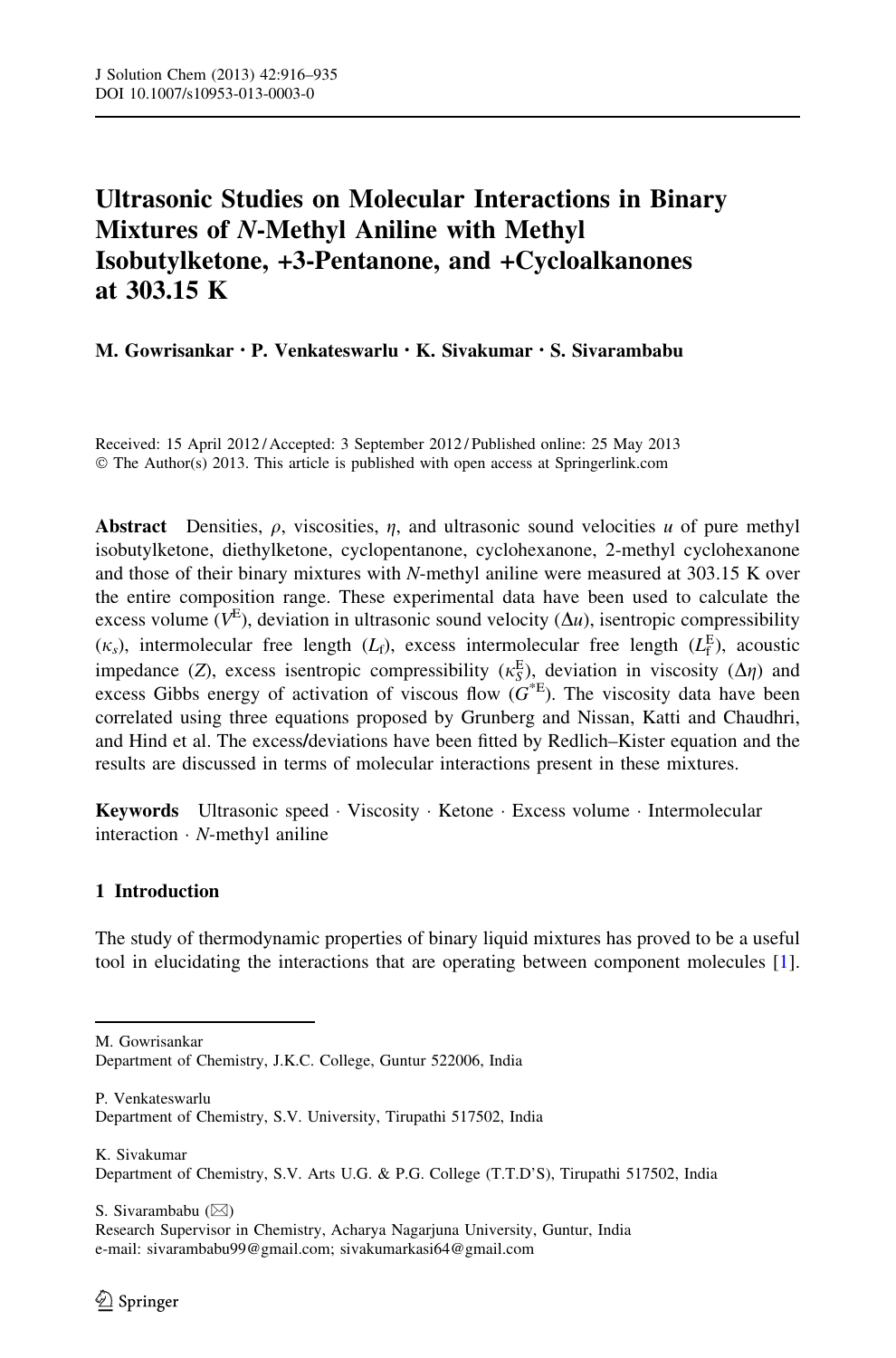Excess thermodynamic functions, which depend on the composition, temperature and pressure of the system, are of great importance to a chemical engineer in the design of industrial separation process and to a chemist for arriving at theories of liquid mixtures. Accurate knowledge of thermodynamic properties of organic liquid mixtures has relevance in understanding the molecular interactions between the components of the mixture.

The primary objective is to measure the speeds of sound and densities of liquid systems in order to estimate the value of isentropic compressibility, which in turn is widely used to study the molecular interactions through its excess value. The experimental data in the present investigation, namely density, ultrasonic sound velocity and viscosity, were used to compute the thermodynamic functions such as excess molar volume  $(V<sup>E</sup>)$ , deviations in ultrasonic speed  $(\Delta u)$ , isentropic compressibility  $(\kappa_s)$ , excess isentropic compressibility  $(\kappa_s^{\rm E})$ , intermolecular free length  $(L_f)$ , excess intermolecular free length  $(L_f^E)$ , acoustic impedance  $(Z)$ , deviation in viscosity ( $\Delta \eta$ ) and excess Gibbs energy of activation of viscous flow ( $G^*$ E). In principle, the interactions between component molecules can be derived from a study of deviations from the ideal behavior of properties like molar volume, compressibility and viscosity. The sign of deviation of an excess property may be negative or positive from the ideal value depending on the type and extent of interactions between unlike molecules. In the present study, the density, ultrasonic sound velocity and viscosity of pure N-methyl aniline (N-MA), methyl isobutylketone (MIBK), diethylketone (DEK), cyclohexanone (CH), 2-methylcyclohexanone and their mixtures were measured at 303.15 K over the entire composition range. By using this experimental data, various thermodynamic functions were calculated. Further, the experimental viscosity data were used to test the capability of semiempirical relations of Grunberg and Nissan [[2](#page-18-0)], Katti and Chaudhri [[3](#page-18-0)] and Hind et al. [\[4](#page-18-0)]. The present work was under taken to study the effect of sign and magnitude of excess volume, excess isentropic compressibility and deviation in viscosity when N-methyl aniline is mixed with various aliphatic ketones. The organic liquids used in the present study are important due to their industrial applications. N-methyl aniline is used as an intermediate of manufactured dyes, agrochemicals and in preparation of some organic compounds. Ketones are used as solvents, polymer precursors and in the preparation of many pharmaceuticals.

We reported in our earlier communications [\[5](#page-18-0), [6\]](#page-18-0) excess volumes, sound velocities and viscosities for the binary mixtures of N-ethyl aniline and N,N-dimethyl aniline with aromatic ketones. A survey of literature has shown that thermodynamic properties of amines with 2-propanone, 2-butanone and 2-pentanone were reported [\[7](#page-18-0)–[9\]](#page-18-0). As far we are aware no experimental excess molar volume, ultrasonic sound velocity and viscosity data of for the present systems under investigation have been reported in the literature, Hence, the present work was undertaken to study the effect of position of the carbonyl group in a ketone molecule and chain length of ketonic molecules.

## 2 Experimental

All the chemicals used in the present work were of Analytical Reagent (AR) grade (S.D. Fine Chemicals Ltd., India) purified as described in the literature [\[10](#page-18-0)]. The pure samples were attained by fractional distillation and the purity of chemicals were checked by comparing the measured densities, ultrasonic sound velocity viscosity and heat capacities, which are in good agreement with literature values  $[10-19]$  $[10-19]$  $[10-19]$  and these results are given in Table [1](#page-2-0). The purities of the samples were further confirmed by GLC, which showed single sharp peaks. Before use, the chemicals were stored over 0.4 nm molecular sieves for about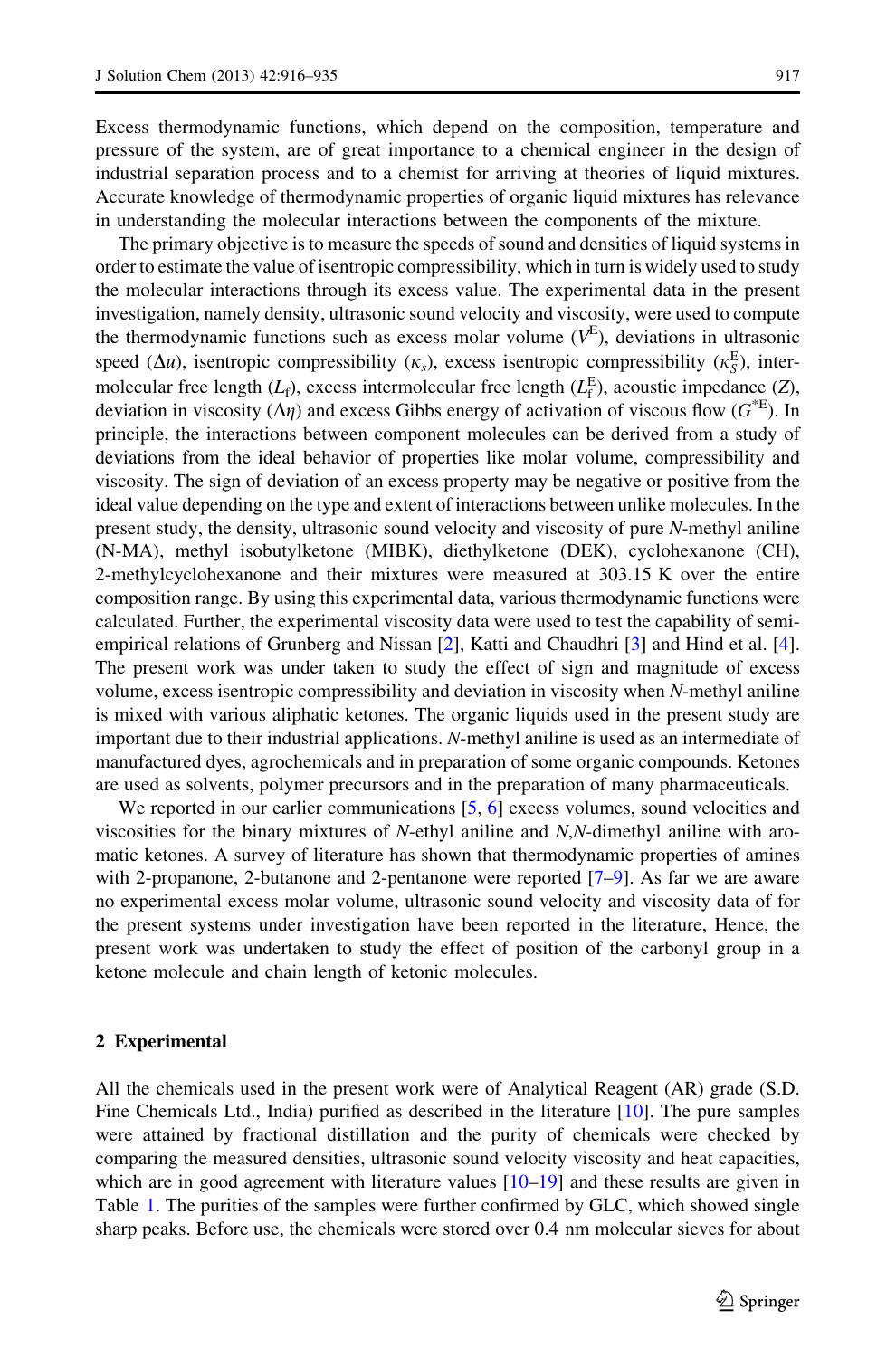<span id="page-2-0"></span>

| Table 1 Physical properties of the pure compounds at 303.15 K |                                                          |                               |                                                  |             |                                            |                           |                                                                |                             |
|---------------------------------------------------------------|----------------------------------------------------------|-------------------------------|--------------------------------------------------|-------------|--------------------------------------------|---------------------------|----------------------------------------------------------------|-----------------------------|
| Component                                                     | Experimental, Literature<br>$\rho$ (g·cm <sup>-3</sup> ) |                               | Experimental, Literature<br>$u (m \cdot s^{-1})$ |             | Experimental, Literature<br>$\eta$ (mPa·s) |                           | Experimental,<br>$C_P$ (J·mol <sup>-1</sup> ·K <sup>-1</sup> ) | Literature                  |
| N-Methyl aniline                                              | 0.98172                                                  | 1.98170 [11] <sup>a</sup>     | 1551.0                                           | 1497.4 [14] | 1.965                                      | $1.963 [11]$ <sup>a</sup> | 206.9                                                          | $207.1$ $[17]$ <sup>a</sup> |
| Methylisobutylketone                                          | 0.79609                                                  | 1.79609 [13] <sup>a</sup>     | 1175.0                                           | 170.0 [15]  | 0.540                                      | 0.541 [13] <sup>a</sup>   | 214.5                                                          | 215.8 [19] <sup>a</sup>     |
| Diethylketone                                                 | 0.80930                                                  | $0.80932$ $[13]$ <sup>a</sup> | 1198.0                                           | [197.0 [16] | 0.440                                      | $0.442$ [13] <sup>a</sup> | 188.4                                                          | $189.6 [19]$ <sup>a</sup>   |
| Cyclopentanone                                                | 0.93905                                                  | 101] 00686                    | 1375.0                                           | 1374.0 [16] | 0.996                                      | 0.995 [18]                | 153.8                                                          | $154.5 [19]$ <sup>a</sup>   |
| 2-Methylcyclohexanone                                         | 0.92084                                                  | $0.94085$ $[12]$ <sup>a</sup> | 1346.0                                           | [346.0 [16] | 2.225                                      |                           | 180.2                                                          |                             |
| Cyclohexanone                                                 | 0.94244                                                  | 1.94246 [12] <sup>a</sup>     | 1388.0                                           | [16] 1388.0 | 1.812                                      | 1.810 [18]                | 178.8                                                          | $179.3 [19]$ <sup>a</sup>   |
| 298.15 K                                                      |                                                          |                               |                                                  |             |                                            |                           |                                                                |                             |

| ۱<br>י<br>ו                                        |
|----------------------------------------------------|
| ֧֚֚֚֚֚֚֚֚֚֚֚֚֚֚֚֚֚֚֚֚֚֚֚֚֚֚֚֚֬֡֡֡֡֡֡֡֬<br>¢        |
| $\tilde{\phantom{a}}$                              |
| j<br>j                                             |
| ֚                                                  |
| ۱                                                  |
| ١<br>i                                             |
| ś                                                  |
| ۱                                                  |
| ı<br>ì<br>ļ<br>i<br>۱<br>l<br>ı                    |
| Í.                                                 |
| ֧֚֚֚֚֚֚֚֚֚֚֚֚֚֚֚֚֚֚֚֚֚֚֚֚֚֚֚֚֬֡֡֡֡֡֡֡֡֬֓<br>É<br>í |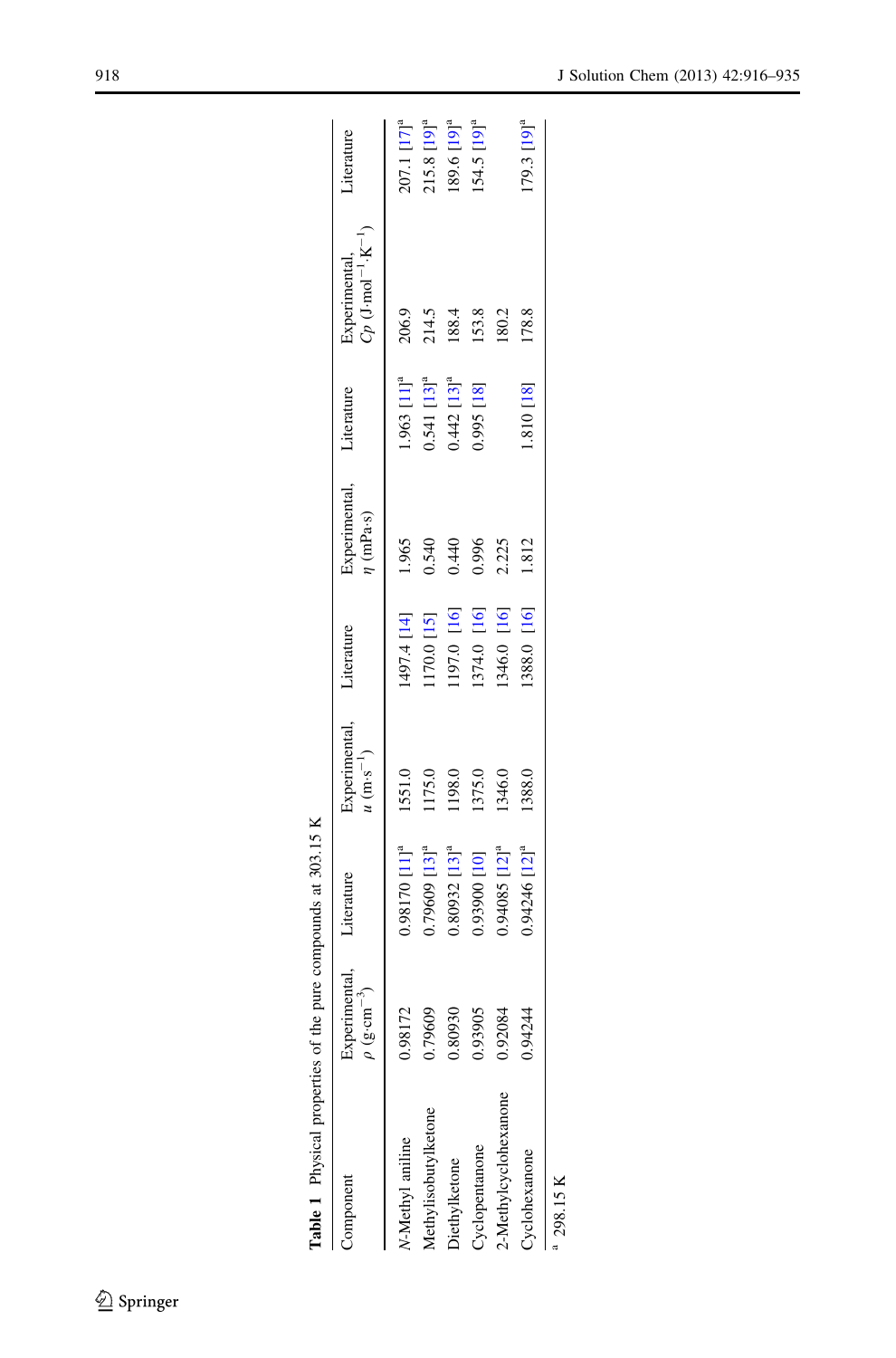72 h to remove water and were later degassed. The binary mixtures of N-methyl aniline with methylisobutylketone, diethylketone, cyclopentanone (CP), cyclohexanone and 2-methylcyclohexanone were prepared in glass bottles with air tight stoppers and adequate precautions were taken to minimize losses through evaporation. The weighing of solutions was done using an Acculab ALC-210.4 digital electronic balance with an uncertainty of  $\pm 0.0001$  g. The uncertainty in solution composition, expressed in mole fraction, was found to be less than  $5 \times 10^{-4}$ .

After mixing the sample, the bubble-free homogeneous sample was transferred into the U-tube of the densimeter using a syringe. The density measurements were performed with a Rudolph Research Analytical digital densimeter (DDH-2911 Model), equipped with a built- in solid-state thermostat and a resident program, at the temperature 303.15  $\pm$  0.03 K. Typically, density precisions are  $\pm 0.00005$  g $\cdot$ cm<sup>-3</sup>. Proper calibration at each temperature was achieved with doubly distilled, deionized water and with air as standards. A multi frequency ultrasonic interferometer (M-82 Model, Mittal Enterprise, New Delhi, India), operated at 2 MHz, was used to measure the ultrasonic velocities in the binary liquid mixtures at the constant temperature 303.15 K controlled by a digital constant temperature water bath. The uncertainty in the measurement of ultrasonic sound velocity is  $\pm 0.2$  %. The temperature stability is maintained within  $\pm 0.02$  K by circulating thermostated water around the cell with a circulating pump. In order to minimize the uncertainty of the measurement, several maxima are allowed to pass and their number, 50 in the present study, is counted. All maxima are recorded with the highest swing of the needle on the micrometer scale. The total distance d (cm) moved by the reflector is given by  $d = n\lambda/2$ , where  $\lambda$  is the wave length. The frequency, v, of the crystal being accurately known (2.0 MHz), the speed of sound, u in m $\cdot$ s<sup>-1</sup> is calculated by using the relation  $u = v\lambda$ . The working of the interferometer was tested by making measurements for pure samples of benzene, toluene, chloroform, chlorobenzene, and acetone and the measured sound velocities of these liquids were in good agreement with those reported in the literature [\[20\]](#page-19-0). The viscosities of the pure liquids and their binary mixtures were measured by using a modified Ubbelohde capillary type viscometer [[21](#page-19-0)]. The viscometer was calibrated with pure water and the liquid was allowed to stand for about 30 min in a thermostatic water bath so that thermal fluctuations in the viscometer were minimized. The accuracy in viscosity data is  $\pm 0.005$  m·Pa·s

#### 3 Theory and Calculations

The experimental values of density  $\rho$ , viscosity  $\eta$  and ultrasonic velocity  $u$ , of pure liquids and their mixtures as function of mole fraction of N-methyl aniline at 303.15 K are given in Table [2](#page-4-0). The derived parameters such as  $\kappa_s$ , L<sub>f</sub>, and Z were calculated using the following relations

$$
\kappa_s = u^{-2} \rho^{-1} \tag{1}
$$

$$
L_{\rm f} = K / \mu \rho^{1/2} \tag{2}
$$

$$
Z = u\rho \tag{3}
$$

In the above equations,  $\rho$  is the density and u is the ultrasonic speed of the solutions. K is a temperature dependent constant [\[22\]](#page-19-0). The deviations in excess functions from ideality provide a relatively better tool to assess the strength of interaction between the component molecules of the binary mixtures.  $V^E$ ,  $\kappa_S^E \Delta \eta$ ,  $\Delta u$  and  $L_f^E$  were calculated from experimental data using the following expressions: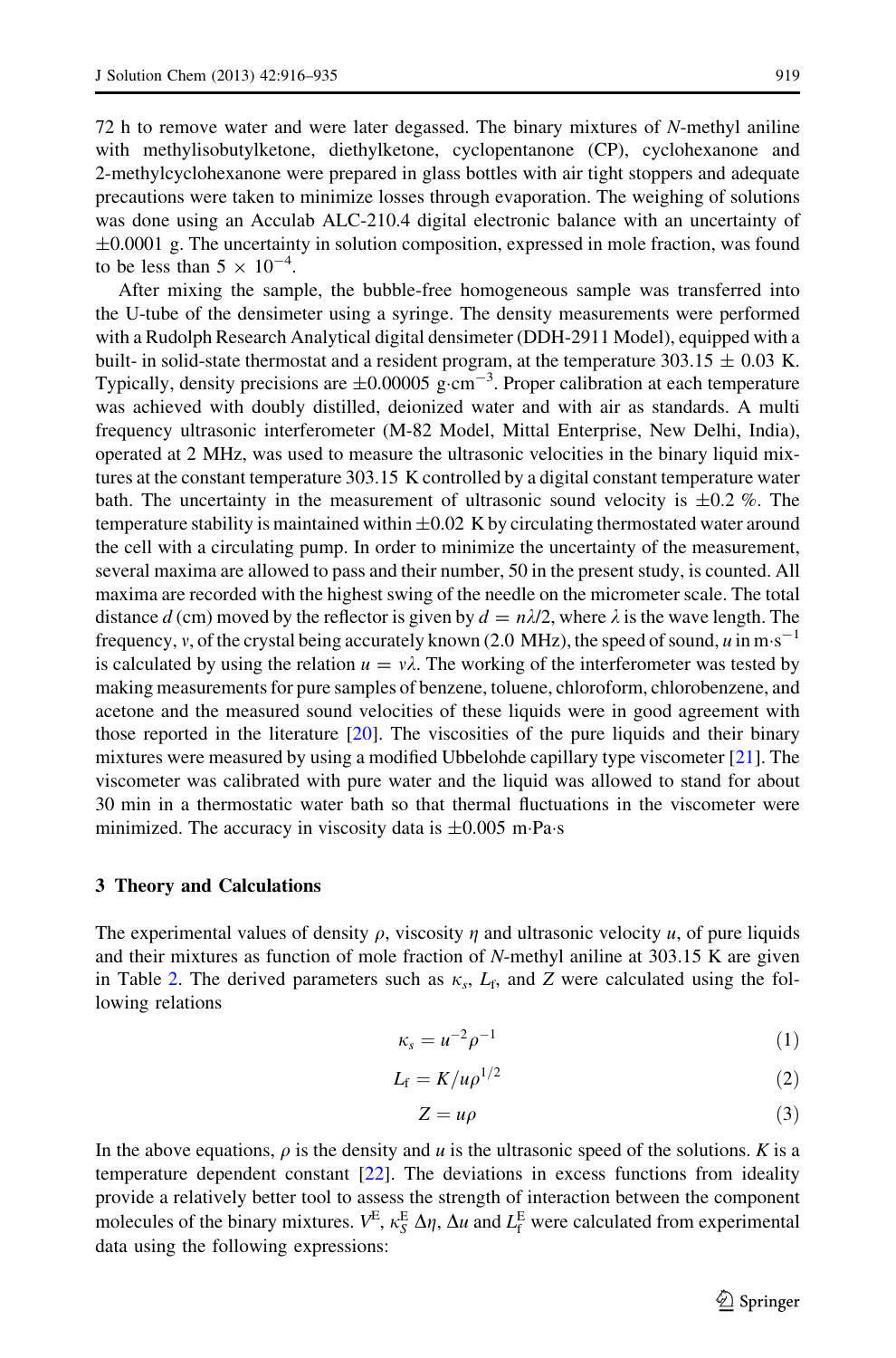|        | free length $(L_f^E)$ , excess acoustic in |                                        |                                 |                                     |                                         | <b>Table 2</b> Experimental/calculated values of ultrasonic sound velocity (u), density (p), excess ultrasonic sound velocity ( $\Delta u$ ), excess molar volume ( $V^E$ ), excess intermolecular<br>pedance ( $Z^E$ ), excess isentropic compressibility ( $\kappa_{\xi}^E$ ), and isentropic compressibility ( $\kappa_v$ ) of the binary mixtures at 303.15 K |                                        |                                                  |                                |
|--------|--------------------------------------------|----------------------------------------|---------------------------------|-------------------------------------|-----------------------------------------|-------------------------------------------------------------------------------------------------------------------------------------------------------------------------------------------------------------------------------------------------------------------------------------------------------------------------------------------------------------------|----------------------------------------|--------------------------------------------------|--------------------------------|
|        | $u (m \cdot s^{-1})$                       | న్<br>$(g \cdot cm)$<br>$\overline{c}$ | $\Delta u$ (m·s <sup>-1</sup> ) | $\text{cm}^3 \text{·mol}^{-1}$<br>巴 | Ξ<br>$L_{\rm f}^{\rm E} \times 10^{-9}$ | $\times 10^{-3}$ /kg·m <sup>-2</sup> ·s <sup>-1</sup><br>F.                                                                                                                                                                                                                                                                                                       | $\kappa_S^{\rm E}/\Gamma{\rm Pa}^{-1}$ | T<br>$\kappa_{\rm S} \times 10^{-10} / {\rm Pa}$ | $10^{-10}$ /m<br>$\times$<br>4 |
|        | $N-MA (1)$ + methylisobutylketone          | $\widetilde{\omega}$                   |                                 |                                     |                                         |                                                                                                                                                                                                                                                                                                                                                                   |                                        |                                                  |                                |
| 0.0000 | 1175.0                                     | 0.79169                                | 0.000                           | 0.0000                              | 0.000                                   | 0.000                                                                                                                                                                                                                                                                                                                                                             | 0.00                                   | 9.149                                            | 2.868                          |
| 0.0901 | 1209.7                                     | 0.80704                                | 0.822                           | $-0.1001$                           | $-0.753$                                | $-0.007$                                                                                                                                                                                                                                                                                                                                                          | $-2.16$                                | 8.467                                            | 2.654                          |
| 0.1406 | 1229.3                                     | 0.81591                                | 1.434                           | $-0.1700$                           | $-1.097$                                | $-0.010$                                                                                                                                                                                                                                                                                                                                                          | $-3.21$                                | 8.110                                            | 2.543                          |
| 0.2065 | 1254.9                                     | 0.82771                                | 2.256                           | $-0.2648$                           | $-1.460$                                | $-0.013$                                                                                                                                                                                                                                                                                                                                                          | $-4.41$                                | 7.672                                            | 2.405                          |
| 0.2759 | 1281.9                                     | 0.84033                                | 3.161                           | $-0.3558$                           | $-1.743$                                | $-0.015$                                                                                                                                                                                                                                                                                                                                                          | $-5.44$                                | 7.242                                            | 2.270                          |
| 0.3652 | 1316.3                                     | 0.85679                                | 3.984                           | $-0.4490$                           | $-1.957$                                | $-0.017$                                                                                                                                                                                                                                                                                                                                                          | $-6.41$                                | 6.736                                            | 2.112                          |
| 0.4295 | 1340.9                                     | 0.86872                                | 4.408                           | $-0.4891$                           | $-2.016$                                | $-0.017$                                                                                                                                                                                                                                                                                                                                                          | $-6.85$                                | 6.402                                            | 2.007                          |
| 0.5026 | 1368.5                                     | 0.88233                                | 4.522                           | $-0.5040$                           | $-1.993$                                | $-0.017$                                                                                                                                                                                                                                                                                                                                                          | $-7.08$                                | 6.052                                            | 1.897                          |
| 0.5728 | 1394.8                                     | 0.89544                                | 4.427                           | $-0.4876$                           | $-1.891$                                | $-0.017$                                                                                                                                                                                                                                                                                                                                                          | $-7.02$                                | 5.740                                            | 1.799                          |
| 0.6305 | 1416.1                                     | 0.90624                                | 4.032                           | $-0.4519$                           | $-1.750$                                | $-0.017$                                                                                                                                                                                                                                                                                                                                                          | $-6.75$                                | 5.503                                            | 1.725                          |
| 0.7029 | 1442.7                                     | 0.91983                                | 3.409                           | $-0.3806$                           | $-1.515$                                | $-0.015$                                                                                                                                                                                                                                                                                                                                                          | $-6.14$                                | 5.223                                            | 1.637                          |
| 0.7791 | 1470.5                                     | 0.93426                                | 2.558                           | $-0.2847$                           | $-1.201$                                | $-0.013$                                                                                                                                                                                                                                                                                                                                                          | $-5.13$                                | 4.950                                            | 1.552                          |
| 0.8509 | 1496.5                                     | 0.94804                                | 1.561                           | $-0.1827$                           | $-0.851$                                | $-0.010$                                                                                                                                                                                                                                                                                                                                                          | $-3.83$                                | 4.710                                            | 1.476                          |
| 0.9209 | 1522.0                                     | 0.96177                                | 0.741                           | $-0.0865$                           | $-0.471$                                | $-0.006$                                                                                                                                                                                                                                                                                                                                                          | $-2.23$                                | 4.488                                            | 1.407                          |
| 1.0000 | 1551.0                                     | 0.9778                                 | 0.000                           | 0.0000                              | 0.000                                   | 0.000                                                                                                                                                                                                                                                                                                                                                             | 0.00                                   | 4.251                                            | 1.333                          |
|        | $N-MA$ (1) $+$ diethyl ketone (2)          |                                        |                                 |                                     |                                         |                                                                                                                                                                                                                                                                                                                                                                   |                                        |                                                  |                                |
| 0.0000 | 1198.0                                     | 0.80482                                | 0.000                           | 0.0000                              | 0.000                                   | $0.000$                                                                                                                                                                                                                                                                                                                                                           | 0.00                                   | 8.657                                            | 2.714                          |
| 0.0701 | 1223.9                                     | 0.81772                                | 1.154                           | $-0.0659$                           | $-0.578$                                | $-0.002$                                                                                                                                                                                                                                                                                                                                                          | $-1.57$                                | 8.164                                            | 2.559                          |
| 0.1356 | 1248.0                                     | 0.82977                                | 2.133                           | $-0.1302$                           | $-1.010$                                | $-0.004$                                                                                                                                                                                                                                                                                                                                                          | $-2.81$                                | 7.738                                            | 2.426                          |
| 0.1906 | 1268.3                                     | 0.83986                                | 3.018                           | $-0.1829$                           | $-1.303$                                | $-0.004$                                                                                                                                                                                                                                                                                                                                                          | $-3.68$                                | 7.402                                            | 2.320                          |
| 0.2526 | 1291.0                                     | 0.85118                                | 3.832                           | $-0.2380$                           | $-1.553$                                | $-0.005$                                                                                                                                                                                                                                                                                                                                                          | $-4.47$                                | 7.049                                            | 2.209                          |
| 0.3269 | 1318.1                                     | 0.86461                                | 4.704                           | $-0.2908$                           | $-1.756$                                | $-0.005$                                                                                                                                                                                                                                                                                                                                                          | $-5.17$                                | 6.657                                            | 2.087                          |
| 0.3905 | 1341.0                                     | 0.87597                                | 5.153                           | $-0.3226$                           | $-1.845$                                | $-0.005$                                                                                                                                                                                                                                                                                                                                                          | $-5.55$                                | 6.348                                            | 1.990                          |
| 0.4825 | 1373.7                                     | 0.89215                                | 5.377                           | $-0.3441$                           | $-1.855$                                | $-0.005$                                                                                                                                                                                                                                                                                                                                                          | $-5.76$                                | 5.939                                            | 1.862                          |

<span id="page-4-0"></span>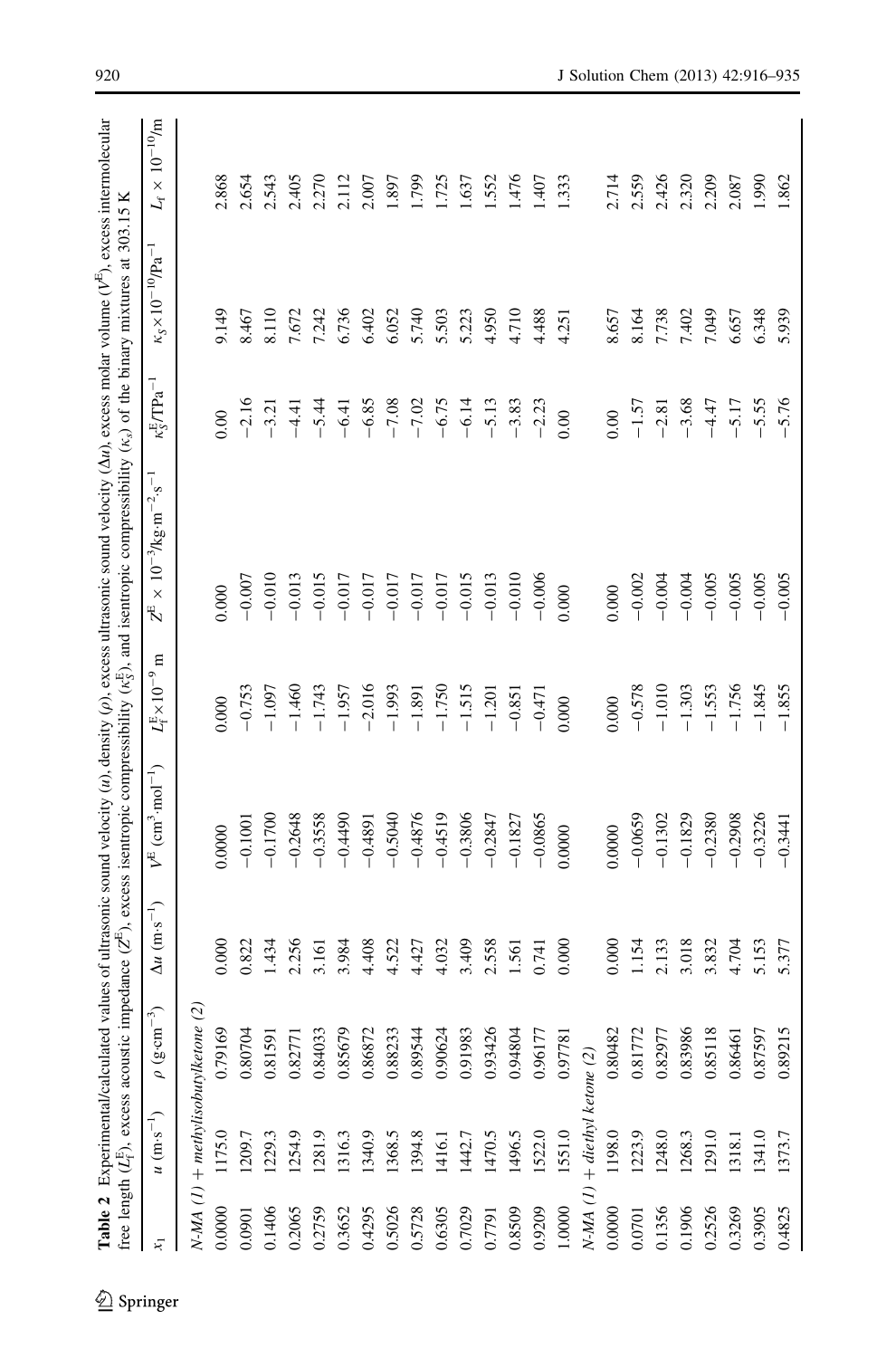| Table 2 continued |                                     |                    |                                 |                                               |                                   |                                                                 |                                        |                                                         |                                   |
|-------------------|-------------------------------------|--------------------|---------------------------------|-----------------------------------------------|-----------------------------------|-----------------------------------------------------------------|----------------------------------------|---------------------------------------------------------|-----------------------------------|
| $\overline{x_1}$  | $u (m \cdot s^{-1})$                | న్<br>$\rho$ (g.cm | $\Delta u$ (m·s <sup>-1</sup> ) | $V^{E}$ (cm <sup>3</sup> ·mol <sup>-1</sup> ) | Ξ<br>$L_f^{\rm E} \times 10^{-9}$ | $Z^{\rm E} \times 10^{-3}$ /kg·m <sup>-2</sup> ·s <sup>-1</sup> | $\kappa_S^{\rm E}/\Gamma{\rm Pa}^{-1}$ | $\kappa_{\rm S}\!\times\!10^{-10}\!/ \! \text{Pa}^{-1}$ | $L_{\rm f}\times 10^{-10}\rm{fm}$ |
| 0.5705            | 1404.7                              | 0.90733            | 5.313                           | $-0.3364$                                     | $-1.750$                          | $-0.005$                                                        | $-5.60$                                | 5.586                                                   | 1.751                             |
| 0.6598            | 1435.6                              | 0.92241            | 4.690                           | $-0.2984$                                     | $-1.536$                          | $-0.004$                                                        | $-5.08$                                | 5.260                                                   | 1.649                             |
| 0.7125            | 1453.6                              | 0.93117            | 4.087                           | $-0.2638$                                     | $-1.365$                          | $-0.004$                                                        | $-4.61$                                | 5.082                                                   | 1.593                             |
| 0.7805            | 1476.8                              | 0.94234            | 3.283                           | $-0.2084$                                     | $-1.106$                          | $-0.004$                                                        | $-3.83$                                | 4.865                                                   | 1.525                             |
| 0.8564            | 1502.5                              | 0.95468            | 2.190                           | $-0.1384$                                     | $-0.765$                          | $-0.003$                                                        | $-2.73$                                | 4.639                                                   | .456                              |
| 0.9204            | 1524.1                              | 0.96500            | 1.198                           | $-0.0750$                                     | $-0.442$                          | $-0.002$                                                        | $-1.61$                                | 4.461                                                   | 1.398                             |
| 1.0000            | 1551.0                              | 0.9778             | 0.000                           | 0.0000                                        | 0.000                             | 0.000                                                           | 0.00                                   | 4.251                                                   | 1.333                             |
|                   | $N-MA$ (1) + cyclopentanone (2)     |                    |                                 |                                               |                                   |                                                                 |                                        |                                                         |                                   |
| 0.0000            | 1375.0                              | 0.93905            | 0.000                           | 0.0000                                        | 0.000                             | 0.000                                                           | 0.00                                   | 5.632                                                   | 1.766                             |
| 0.0682            | 1390.6                              | 0.94256            | 3.596                           | $-0.0313$                                     | $-0.163$                          | 0.004                                                           | $-0.32$                                | 5.486                                                   | 1.720                             |
| 0.1154            | 1401.6                              | 0.94502            | 6.289                           | $-0.0618$                                     | $-0.272$                          | 0.007                                                           | $-0.51$                                | 5.386                                                   | 1.689                             |
| 0.1812            | 1417.1                              | 0.94829            | 10.208                          | $-0.0965$                                     | $-0.411$                          | 0.011                                                           | $-0.71$                                | 5.251                                                   | 1.646                             |
| 0.2451            | 1431.8                              | 0.95152            | 13.662                          | $-0.1441$                                     | $-0.525$                          | 0.015                                                           | $-0.86$                                | 5.126                                                   | 1.607                             |
| 0.3024            | 1444.5                              | 0.95421            | 16.277                          | $-0.1732$                                     | $-0.603$                          | 0.010                                                           | $-0.95$                                | 5.022                                                   | 1.575                             |
| 0.3687            | 1458.3                              | 0.95727            | 18.408                          | $-0.2094$                                     | $-0.662$                          | 0.021                                                           | $-1.01$                                | 4.912                                                   | 1.540                             |
| 0.4312            | 1470.4                              | 0.95992            | 19.508                          | $-0.2271$                                     | $-0.686$                          | 0.023                                                           | $-1.04$                                | 4.818                                                   | $\overline{151}$                  |
| 0.5025            | 1483.0                              | 0.96272            | 19.560                          | $-0.2325$                                     | $-0.676$                          | 0.023                                                           | $-1.02$                                | 4.723                                                   | 1.481                             |
| 0.5894            | 1496.5                              | 0.96591            | 17.765                          | $-0.2270$                                     | $-0.613$                          | 0.021                                                           | $-0.95$                                | 4.622                                                   | 1.449                             |
| 0.6521            | 1505.2                              | 0.96798            | 15.430                          | $-0.2057$                                     | $-0.539$                          | 0.018                                                           | $-0.86$                                | 4.559                                                   | 1.430                             |
| 0.7214            | 1514.2                              | 0.97011            | 12.233                          | $-0.1715$                                     | $-0.440$                          | 0.015                                                           | $-0.74$                                | 4.495                                                   | 1.409                             |
| 0.7925            | 1522.8                              | 0.97212            | 8.320                           | $-0.1240$                                     | $-0.319$                          | 0.010                                                           | $-0.59$                                | 4.436                                                   | 1.391                             |
| 0.8504            | 1529.9                              | 0.97374            | 5.229                           | $-0.0879$                                     | $-0.220$                          | 0.006                                                           | $-0.44$                                | 4.387                                                   | 1.376                             |
| 1.0000            | 1551.0                              | 0.97781            | 0.000                           | 0.0000                                        | 0.000                             | 0.000                                                           | 0.00                                   | 4.251                                                   | 1.333                             |
|                   | $N-MA (1) + 2-methyl cyclohexan$ on | ve (2              |                                 |                                               |                                   |                                                                 |                                        |                                                         |                                   |
| 0.0000            | 1346.0                              | 0.91729            | 0.000                           | 0.0000                                        | 0.000                             | 0.000                                                           | 0.00                                   | 6.017                                                   | 1.886                             |
| 0.0851            | 1361.9                              | 0.92160            | $-1.545$                        | 0.0456                                        | $-1.957$                          | $-0.004$                                                        | $-1.35$                                | 5.850                                                   | 1.834                             |

 $\underline{\textcircled{\tiny 2}}$  Springer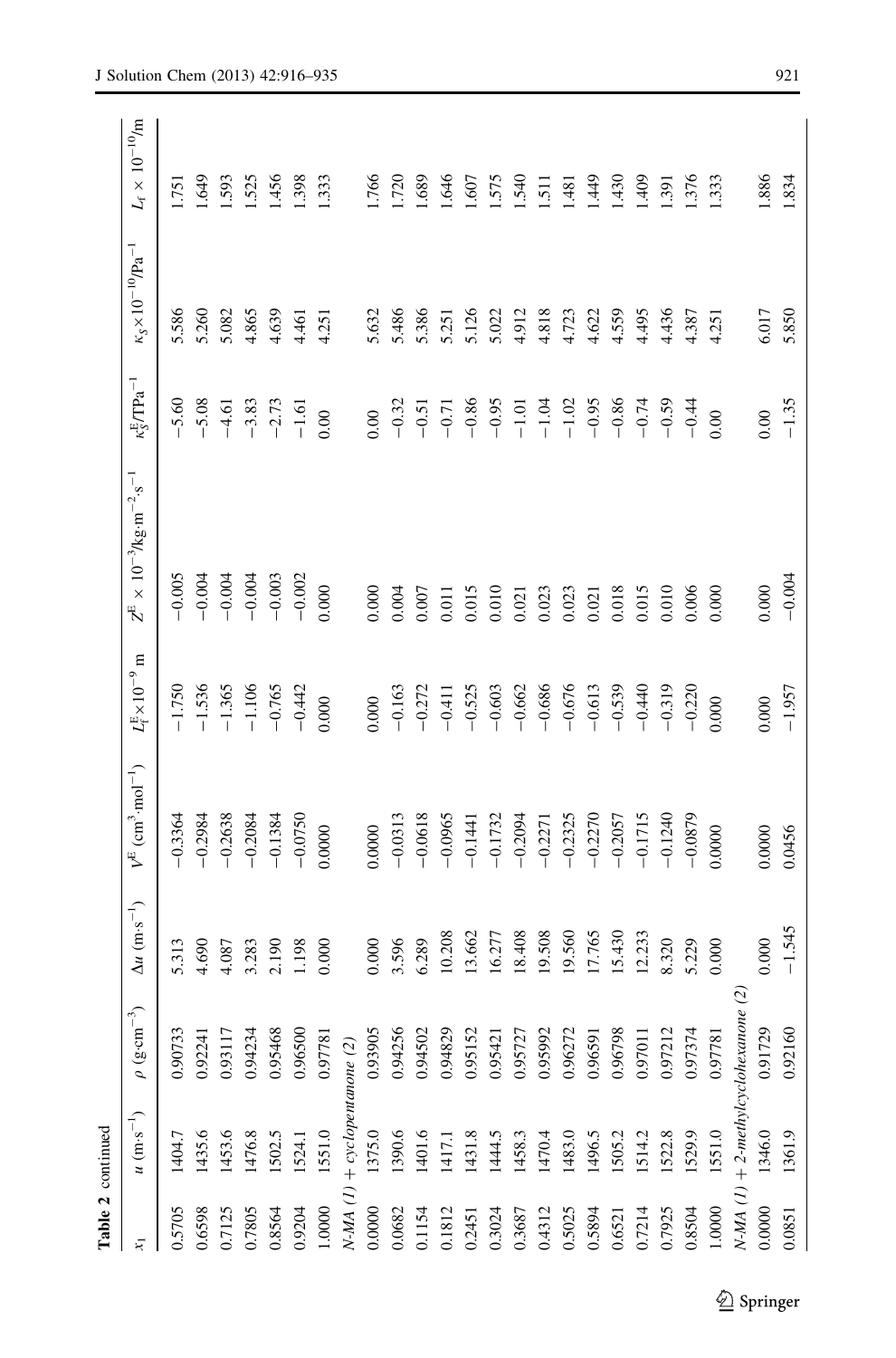| $\kappa_1$ | $u (m \cdot s^{-1})$           | $\widehat{1}$<br>$\rho$ (g.cm | $\Delta u~(\text{m}\!\cdot\!\text{s}^{-1})$ | $V^{E}$ (cm <sup>3</sup> ·mol <sup>-1</sup> ) | Ξ<br>$L_f^{\rm E} \times 10^{-9}$ | $Z^{\rm E} \times 10^{-3}$ /kg·m <sup>-2</sup> ·s <sup>-1</sup> | $\kappa_S^{\rm E}/\rm TPa^{-1}$ | $\kappa_{\rm S}\!\times\!10^{-10}\!/_{\!\rm Pa^{-1}}$ | $L_{\rm f} \times 10^{-10} {\rm fm}$ |
|------------|--------------------------------|-------------------------------|---------------------------------------------|-----------------------------------------------|-----------------------------------|-----------------------------------------------------------------|---------------------------------|-------------------------------------------------------|--------------------------------------|
| 0.1425     | 1372.7                         | 0.92453                       | $-2.512$                                    | 0.0788                                        | $-2.880$                          | $-0.006$                                                        | $-2.20$                         | 5.740                                                 | .800                                 |
| 0.2069     | 1384.9                         | 0.92786                       | $-3.514$                                    | 0.1158                                        | $-3.960$                          | $-0.008$                                                        | $-3.11$                         | 5.619                                                 | .762                                 |
| 0.2804     | 1399.0                         | 0.93175                       | $-4.482$                                    | 0.1535                                        | $-4.780$                          | $-0.010$                                                        | $-3.90$                         | 5.483                                                 | 1.719                                |
| 0.3569     | 1414.0                         | 0.93593                       | $-5.164$                                    | 0.1839                                        | $-5.220$                          | $-0.012$                                                        | $-4.43$                         | 5.343                                                 | .675                                 |
| 0.4368     | 1430.0                         | 0.94046                       | $-5.544$                                    | 0.2044                                        | $-5.440$                          | $-0.013$                                                        | $-4.68$                         | 5.199                                                 | .630                                 |
| 0.5069     | 1444.2                         | 0.94461                       | $-5.714$                                    | 0.2085                                        | $-5.720$                          | $-0.013$                                                        | $-4.73$                         | 5.075                                                 | 591                                  |
| 0.5824     | 1459.8                         | 0.94925                       | $-5.592$                                    | 0.2010                                        | $-5.900$                          | $-0.013$                                                        | $-4.57$                         | 4.943                                                 | 550                                  |
| 0.6602     | 1476.3                         | 0.95422                       | $-5.041$                                    | 0.1805                                        | $-6.190$                          | $-0.012$                                                        | $-4.28$                         | 4.808                                                 | .507                                 |
| 0.7251     | 1490.2                         | 0.95852                       | $-4.445$                                    | 0.1532                                        | $-5.920$                          | $-0.011$                                                        | $-3.78$                         | 4.698                                                 | .473                                 |
| 0.7905     | 1504.4                         | 0.96298                       | $-3.652$                                    | 0.1186                                        | $-5.730$                          | $-0.009$                                                        | $-3.26$                         | 4.588                                                 | .438                                 |
| 0.8526     | 1518.0                         | 0.96730                       | $-2.783$                                    | 0.0833                                        | $-4.830$                          | $-0.007$                                                        | $-2.47$                         | 4.486                                                 | 1.407                                |
| 0.9125     | 1531.3                         | 0.97154                       | $-1.762$                                    | 0.0479                                        | $-3.350$                          | $-0.004$                                                        | $-1.56$                         | 4.389                                                 | 1.376                                |
| 1.0000     | 1551.0                         | 0.97781                       | 0.000                                       | 0.0000                                        | 0.000                             | 0.000                                                           | 0.00                            | 4.251                                                 | 1.333                                |
|            | $N-MA$ (1) + cyclohexanone (2) |                               |                                             |                                               |                                   |                                                                 |                                 |                                                       |                                      |
| 0.0000     | 1388.0                         | 0.93756                       | 0.000                                       | 0.0000                                        | 0.000                             | 0.000                                                           | 00(                             | 5.536                                                 | 1.736                                |
| 0.0705     | 1398.5                         | 0.93997                       | $-0.991$                                    | 0.0615                                        | $-0.529$                          | $-0.002$                                                        | $-0.36$                         | 5.439                                                 | 1.705                                |
| 0.1236     | 1406.4                         | 0.94177                       | $-1.746$                                    | 0.1082                                        | $-0.798$                          | $-0.003$                                                        | $-0.57$                         | 5.368                                                 | 1.683                                |
| 0.1924     | 1416.7                         | 0.94428                       | $-2.661$                                    | 0.1470                                        | $-1.024$                          | $-0.005$                                                        | $-0.76$                         | 5.276                                                 | 1.654                                |
| 0.2714     | 1428.7                         | 0.94718                       | $-3.538$                                    | 0.1872                                        | $-1.208$                          | $-0.007$                                                        | $-0.93$                         | 5.172                                                 | 1.622                                |
| 0.3508     | 1441.0                         | 0.95008                       | $-4.180$                                    | 0.2265                                        | $-1.352$                          | $-0.008$                                                        | $-1.06$                         | 5.068                                                 | 1.589                                |
| 0.4258     | 1452.8                         | 0.95296                       | $-4.605$                                    | 0.2454                                        | $-1.446$                          | $-0.009$                                                        | $-1.13$                         | 4.971                                                 | 1.559                                |
| 0.4957     | 1464.1                         | 0.95574                       | $-4.699$                                    | 0.2502                                        | $-1.457$                          | $-0.009$                                                        | $-1.15$                         | 4.881                                                 | .530                                 |
| 0.5708     | 1476.5                         | 0.95883                       | $-4.540$                                    | 0.2415                                        | $-1.421$                          | $-0.008$                                                        | $-1.12$                         | 4.784                                                 | .500                                 |
| 0.6321     | 1486.9                         | 0.96148                       | $-4.132$                                    | 0.2184                                        | $-1.347$                          | $-0.008$                                                        | $-1.03$                         | 4.704                                                 | 1.475                                |
| 0.7054     | 1499.4                         | 0.96465                       | $-3.580$                                    | 0.1885                                        | $-1.217$                          | $-0.007$                                                        | $-0.92$                         | 4.611                                                 | 1.446                                |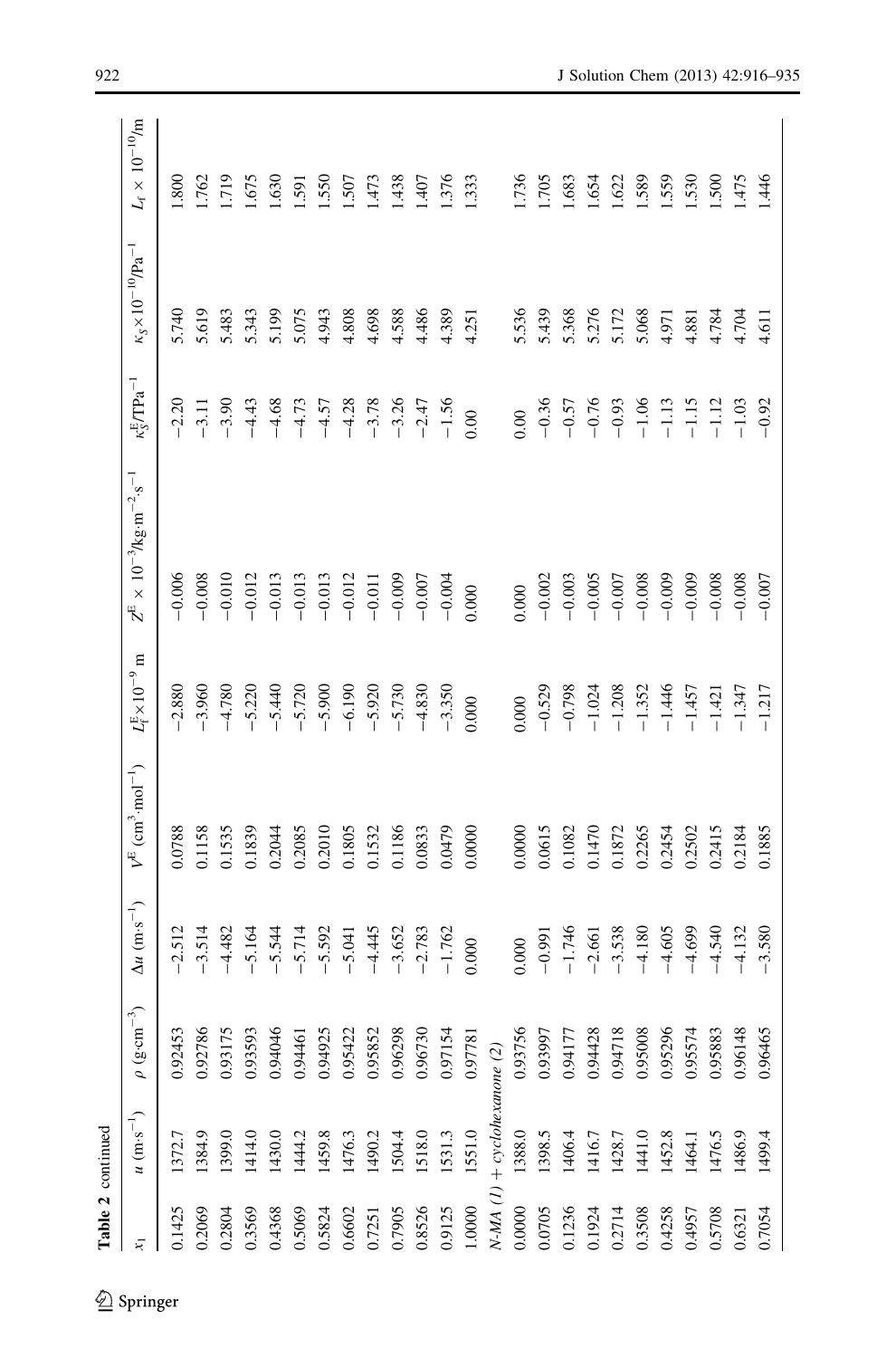|        | Table 2 continued |                                                   |          |                                                                                                            |          |                                                                                                                                                                       |         |       |       |
|--------|-------------------|---------------------------------------------------|----------|------------------------------------------------------------------------------------------------------------|----------|-----------------------------------------------------------------------------------------------------------------------------------------------------------------------|---------|-------|-------|
|        |                   | $u \text{ (m·s}^{-1})$ $\rho \text{ (g·cm}^{-3})$ |          | $\Delta u$ (m·s <sup>-1</sup> ) $V^{E}$ (cm <sup>3</sup> ·mol <sup>-1</sup> ) $L_{F}^{E} \times 10^{-9}$ m |          | $Z^E \times 10^{-3}$ /kg·m <sup>-2</sup> ·s <sup>-1</sup> $\kappa_s^E / \text{TPa}^{-1}$ $\kappa_s \times 10^{-10} / \text{Pa}^{-1}$ $L_f \times 10^{-10} / \text{m}$ |         |       |       |
| 1.7625 | 1509.4            | 0.96718                                           | $-2.887$ | 1569                                                                                                       | $-1.033$ | $-0.006$                                                                                                                                                              | $-0.76$ | 4.538 | .423  |
| 0.8327 | 1521.7            | 0.97028                                           | $-2.030$ | 0.1176                                                                                                     | $-0.791$ | $-0.004$                                                                                                                                                              | $-0.58$ | 4.450 | .395  |
| 1.9015 | 1533.8            | 1.97333                                           | $-1.144$ | 0.0758                                                                                                     | $-0.510$ | $-0.002$                                                                                                                                                              | $-0.37$ | 4.367 | .369  |
| 0000   | 1551.0            | 0.97781                                           | 0.000    | 0.0000                                                                                                     | 0.000    | 000.                                                                                                                                                                  | 0.00    | 4.251 | 1.333 |
|        |                   |                                                   |          |                                                                                                            |          |                                                                                                                                                                       |         |       |       |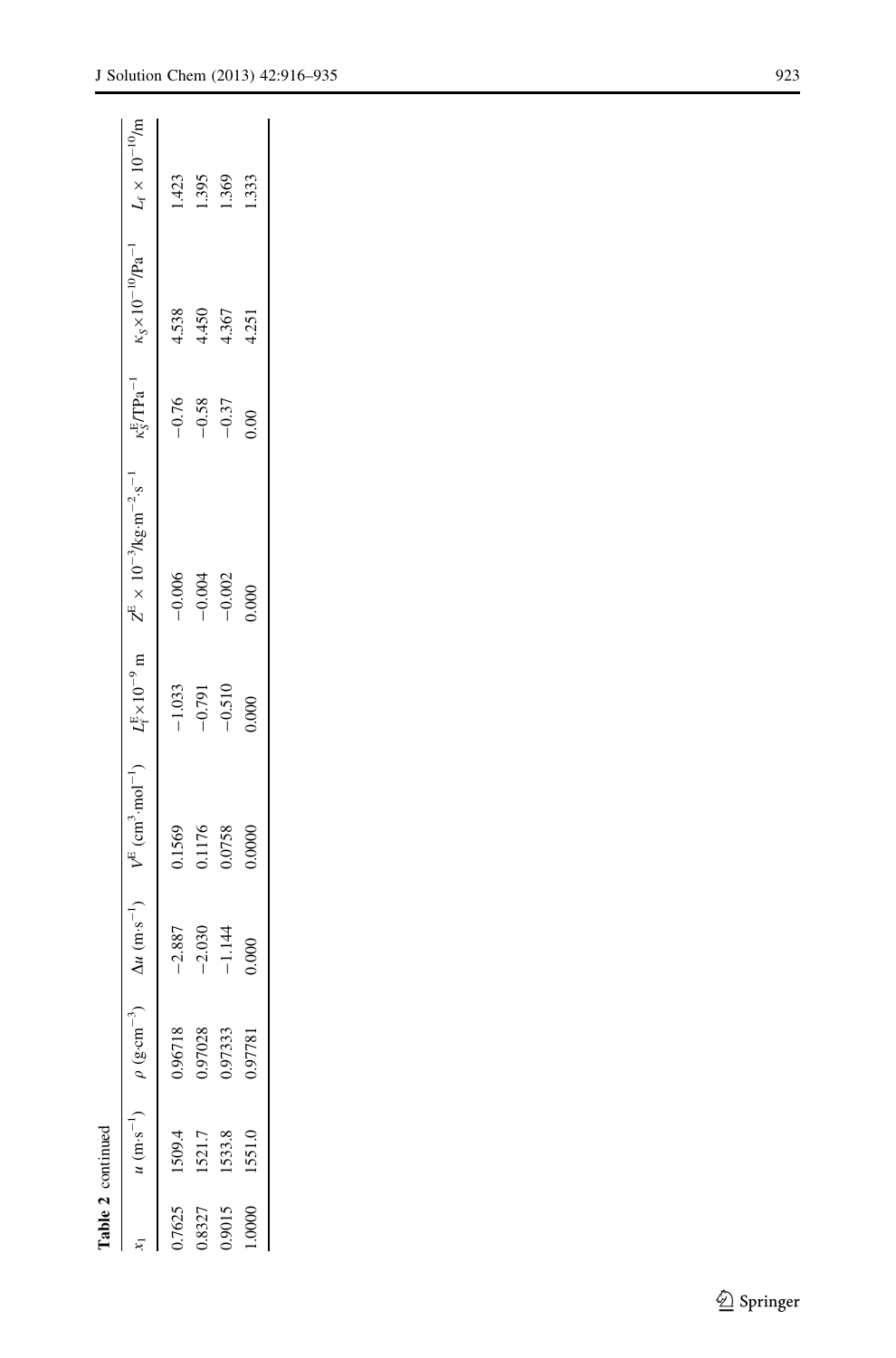$$
V^{E} = \frac{x_1 M_1 + x_2 M_2}{\rho_m} - \left\{ \frac{x_1 M_1}{\rho_1} + \frac{x_2 M_2}{\rho_2} \right\}
$$
(4)

$$
\kappa_S^{\rm E} = \kappa_S - \kappa_S^{\rm id} \tag{5}
$$

$$
\Delta \eta = \eta - (x_1 \eta_1 + x_2 \eta_2) \tag{6}
$$

$$
\Delta u = u - (x_1 u_1 + x_2 u_2) \tag{7}
$$

$$
L_f^{\rm E} = L_f - (x_1 L_{f1} + x_2 L_{f2}) \tag{8}
$$

In the above equations,  $M_i$ ,  $\eta_i$ ,  $u_i$  and  $\rho_i$  represent the molecular weight, isentropic compressibility, viscosity, ultrasonic velocity and density of component i and  $\rho_m$ ,  $\kappa_S$ ,  $\eta$ , and  $u$  the corresponding values of the mixture.

The excess isentropic compressibilities ( $\kappa_S^{\rm E}$ ) [[23](#page-19-0)] for the binary mixtures were calculated using the relations:

$$
\kappa_S^{\rm E} = \kappa_S - \kappa_S^{\rm id} \tag{5}
$$

where  $\kappa_S^{\text{id}}$  was calculated from the relation:

$$
\kappa_{S}^{\text{id}} = \sum_{i=1}^{2} \phi_{i} \left( \kappa_{Si} + \frac{T V_{i} \alpha_{i}^{2}}{C_{pi}} \right) - \frac{T \left( \sum_{i=1}^{2} x_{i} V_{i} \right) \left( \sum_{i=1}^{2} \phi_{i} \alpha_{i} \right)}{\sum_{i=1}^{2} x_{i} C_{pi}} \tag{9}
$$

where  $\phi_i$  is the ideal state volume fraction and is defined by the relation:

$$
\phi_i = \frac{x_i V_i}{\sum\limits_{i=1}^{2} x_i V_i} \tag{10}
$$

The variation of  $V^E$ ,  $\kappa_S^E$ ,  $\Delta \eta$  and  $\Delta u$  with mole fraction were fitted to the Redlich–Kister equation [[24](#page-19-0)] of the type:

$$
Y^{\rm E} = x_1 x_2 \left\{ a_0 + a_1 (x_1 - x_2) + a_2 (x_1 - x_2)^2 \right\} \tag{11}
$$

where  $Y^E$  is  $V^E$ ,  $\Delta u$ ,  $\kappa_S^E$  or  $\Delta \eta$ . The values of  $a_0$ ,  $a_1$  and  $a_2$  are the coefficients of the polynomial equation and were obtained by the method of least-squares and are given in Table [3](#page-9-0) along with standard deviation values at 303.15 K. The standard deviations are calculated by using the equation:

$$
\sigma(Y^{E}) = \left\{ \frac{\sum_{i=1}^{n} (Y^{E}_{obs} - Y^{E}_{cal})^{2}}{n - m} \right\}^{1/2}
$$
\n(12)

where *n* is the total number of experimental points and  $m$  is the number of coefficients. The excess Gibbs energy of activation of viscous flow  $(G^*E)$  is obtained by the equation:

$$
G^{*E} = RT\Big(\ln \eta V - \sum x_i \ln \eta_i V_i\Big) \tag{13}
$$

 $\textcircled{2}$  Springer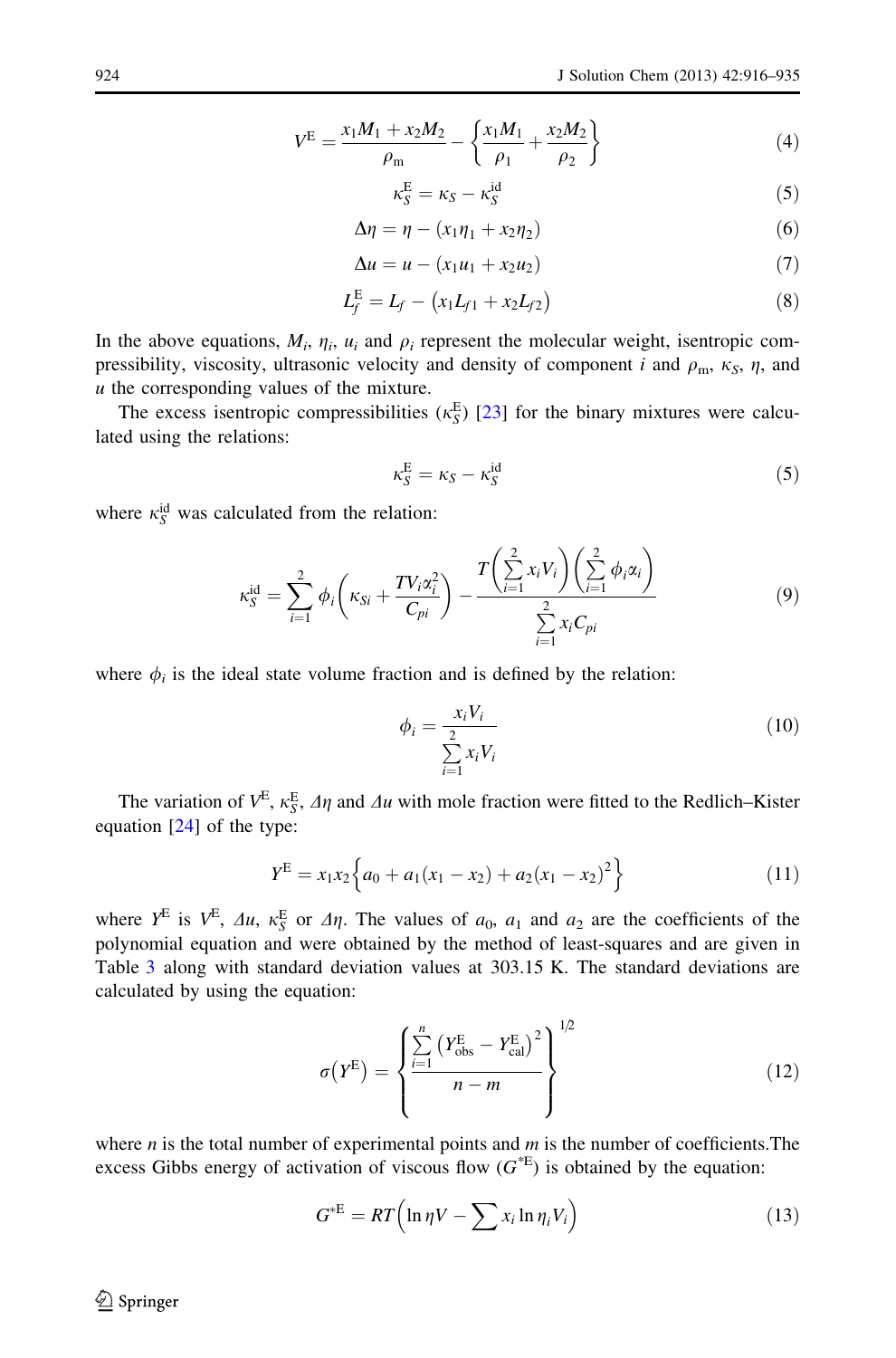| Binary mixtures                | <b>Functions</b>                               | a <sub>0</sub> | $a_1$     | $a_2$    | $\sigma$ |
|--------------------------------|------------------------------------------------|----------------|-----------|----------|----------|
| $N-MA + cyclopentanone$        | $V^{\rm E}$ cm <sup>3</sup> ·mol <sup>-1</sup> | $-0.938$       | $-0.037$  | 0.557    | 0.003    |
|                                | $\Delta u$ m·s <sup>-1</sup>                   | 78.054         | $-17.532$ | $-49.86$ | 0.042    |
|                                | $\kappa_{\rm s}^{\rm E}$ TPa <sup>-1</sup>     | $-40.807$      | 10.036    | $-1.908$ | 0.021    |
|                                | $\Delta \eta$ mPa·s                            | $-0.786$       | 0.064     | 0.618    | 0.001    |
| N-MA + methylcyclohexanone     | $V^{\rm E}$ cm <sup>3</sup> ·mol <sup>-1</sup> | 0.835          | 0.008     | $-0.356$ | 0.001    |
|                                | $\Delta u/m \cdot s^{-1}$                      | $-22.771$      | $-0.927$  | 2.748    | 0.050    |
|                                | $\kappa_S^E$ TPa <sup>-1</sup>                 | $-49.195$      | $-3.018$  | $-0.184$ | 0.026    |
|                                | $\Delta \eta$ mPa·s                            | $-0.647$       | 0.018     | 0.497    | 0.003    |
| $N-MA + cyclohexanone$         | $V^{\rm E}$ cm <sup>3</sup> ·mol <sup>-1</sup> | 0.976          | $-0.080$  | $-0.136$ | 0.005    |
|                                | $\Delta u$ m·s <sup>-1</sup>                   | $-18.744$      | 1.615     | 6.897    | 0.032    |
|                                | $\kappa_{\rm s}^{\rm E}$ TPa <sup>-1</sup>     | $-54.630$      | 0.817     | 0.047    | 0.030    |
|                                | $\Delta \eta$ mPa·s                            | 0.107          | $-0.002$  | $-0.079$ | 0.002    |
| $N-MA + 4$ -methyl-2-pentanone | $V^{\rm E}$ cm <sup>3</sup> ·mol <sup>-1</sup> | $-2.019$       | $-0.002$  | 1.181    | 0.001    |
|                                | $\Delta u$ m·s <sup>-1</sup>                   | 18.173         | 0.296     | $-11.79$ | 0.027    |
|                                | $\kappa_S^E$ TPa <sup>-1</sup>                 | $-283.168$     | $-25.508$ | $-1.960$ | 0.030    |
|                                | $\Delta \eta$ mPa·s                            | 0.148          | 0.001     | $-0.021$ | 0.001    |
| $N-MA + 3$ -pentanone          | $V^{\rm E}$ cm <sup>3</sup> ·mol <sup>-1</sup> | $-1.380$       | 0.001     | 0.504    | 0.001    |
|                                | $\Delta u$ m·s <sup>-1</sup>                   | 21.709         | $-0.862$  | $-6.918$ | 0.044    |
|                                | $\kappa_S^E$ TPa <sup>-1</sup>                 | $-99.322$      | $-0.838$  | $-0.008$ | 0.029    |
|                                | $\Delta \eta$ mPa·s                            | 0.222          | $-0.007$  | $-0.016$ | 0.001    |

<span id="page-9-0"></span>Table 3 Coefficients of the Redlich–Kister equation and standard deviation values at 303.15 K

where  $V_i$  and V are the molar volumes of the component i and molar volume of the mixture respectively; R and T have their usual meanings. Grunberg and Nissan  $[2]$  $[2]$  proposed the following equation for the measurement of viscosity of liquid mixtures:

$$
\ln \eta = x_1 \ln \eta_1 + x_2 \ln \eta_2 + x_1 x_2 d \tag{14}
$$

where  $d$  is a parameter proportional to the interchange energy, which reflects the nonideality of the system. Katti and Chaudhri [[3](#page-18-0)] proposed the following equation:

$$
\ln \eta V = x_1 \ln \eta_1 V_1 + x_2 \ln \eta_2 V_2 + x_1 x_2 \frac{W_{\text{vis}}}{RT}
$$
\n(15)

where  $W_{\text{vis}}/RT$  is an interaction term. Hind et al. [\[4\]](#page-18-0) suggested an equation for the viscosity of binary liquid mixtures as:

$$
\eta = x_1^2 \eta_1 + x_2^2 \eta_2 + 2x_1 x_2 H_{12} \tag{16}
$$

where  $H_{12}$  is the Hind interaction parameter.

## 4 Results and Discussion

Ultrasound waves are high frequency mechanical waves. Their velocities in a medium depend inversely on the density and compressibility of the medium. The variation of ultrasonic velocity in a mixture depends upon the increase or decrease of intermolecular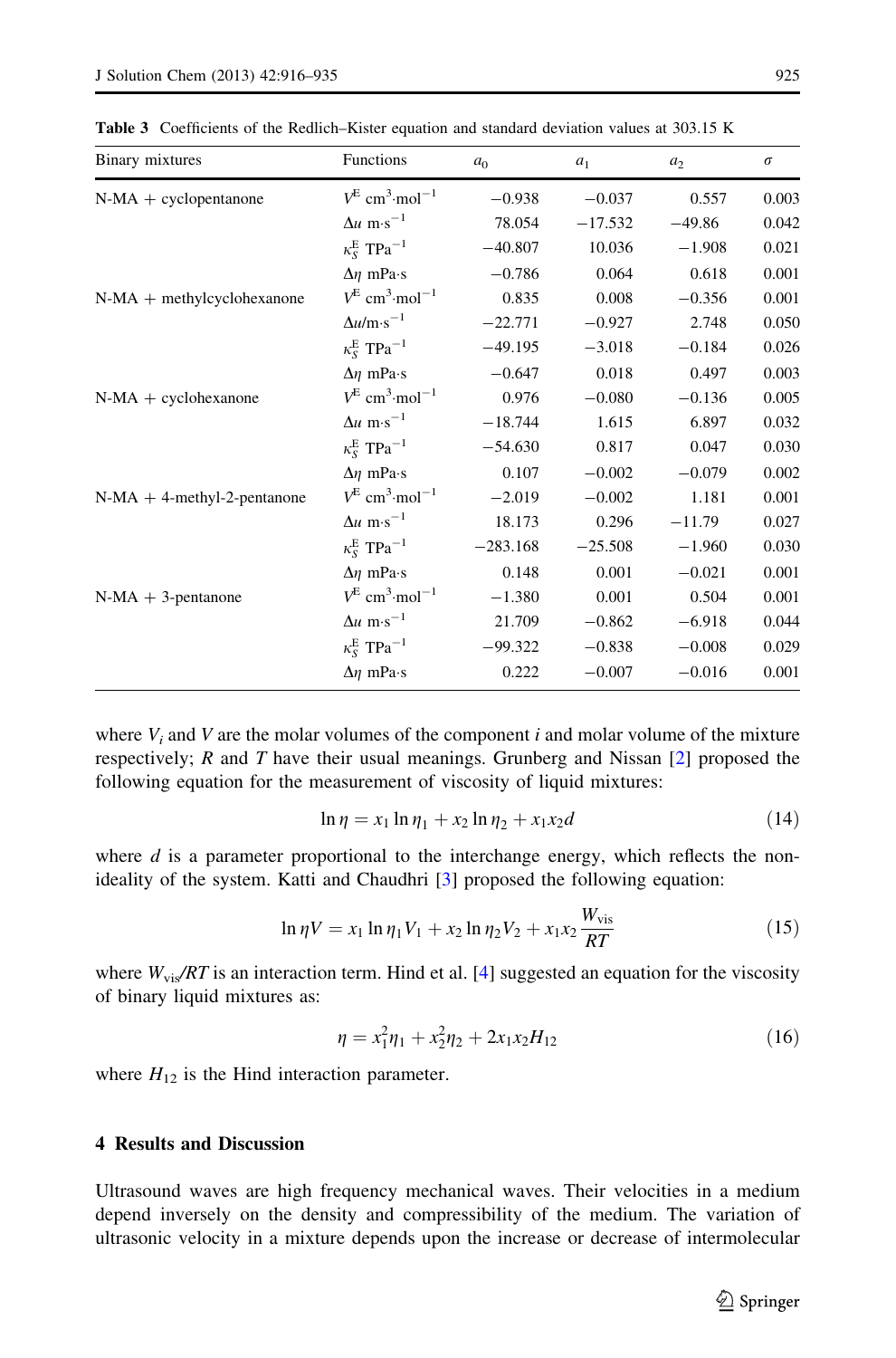free length  $(L_f)$  after mixing the components the computed  $L_f^E$  and is graphically represented in Figs. 1, [2,](#page-11-0) [3](#page-11-0) and [4.](#page-12-0) Further,  $(\kappa_S^E)$  values are calculated as described [\[23\]](#page-19-0) are also graphically represented in Figs. [5](#page-12-0) and [6](#page-13-0) for binary mixtures of N-methylaniline with all ketones. Generally, negative values of  $\Delta u$  indicate dispersion forces due to weak interactions whereas positive values of  $\Delta u$  indicate strong interactions [[25](#page-19-0), [26\]](#page-19-0). The sign and magnitude of  $\Delta u$  play important roles in describing molecular rearrangements among the component molecules in the mixtures which reflect intermolecular interactions between the molecules. A perusal of data in Table [2](#page-4-0) shows that the values of  $\Delta u$  are positive for N-MA + DEK, N-MA + MIBK, and N-MA  $+$  CP, whereas those for the mixtures of N-MA  $+$  CH and N-MA  $+$  Me-CH are negative over the entire composition ranges at 303.15 K.

An examination of data in Table [2](#page-4-0) shows that the excess isentropic compressibility ( $\kappa_S^{\rm E}$ ) and excess intermolecular free length  $(L_f^E)$  are negative in all of the binary systems over the entire range of composition. According to Sri Devi et al. [[27](#page-19-0)], negative excess values are due to closely packed molecules which accounts for the existence of strong molecular interactions, whereas positive excess values reflect weak interactions between unlike molecules. The sign of the excess isentropic compressibility ( $\kappa_S^{\rm E}$ ) and excess intermolecular free length ( $L_{\rm f}^{\rm E}$ ) are useful in assessing the compaction due to molecular interactions in liquid mixtures through: hydrogen-bonding, charge transfer, dipole–dipole and dipole-induced dipole interactions, interstitial accommodation and orientational ordering [[28](#page-19-0)], which lead to a more compact structure, leading to negative values of the excess isentropic compressibility and excess intermolecular free length. Hence negative values of the excess isentropic compressibility  $(\kappa_S^E)$  and excess intermolecular free length  $(L_f^E)$  in the present systems suggests that strong molecular interactions are present between unlike molecules in the liquid mixtures.

The  $\kappa_S^E$  values for the systems containing methyl isobutyl ketone, diethyl ketone and alicyclic ketones fall in the orders: methyl isobutyl ketone  $>$  diethyl ketone and cyclo $p$ entanone  $> 2$ -methylcyclohexanone  $>$  cyclohexanone.

The order of alicyclic ketones is cyclopentanone  $> 2$ -methylcyclohexanone  $>$  cyclohexanone which suggests that an increase in cyclic structure hinders the interaction. The



Fig. 1 Variation of the excess intermolecular free length  $(L_f^E)$  with mole fraction  $(x_1)$  of N-MA in the binary liquid mixtures of N-MA with methyl isobutyl ketone (small circle) and diethyl ketone (small triangle) at 303.15 K

 $\mathcal{L}$  Springer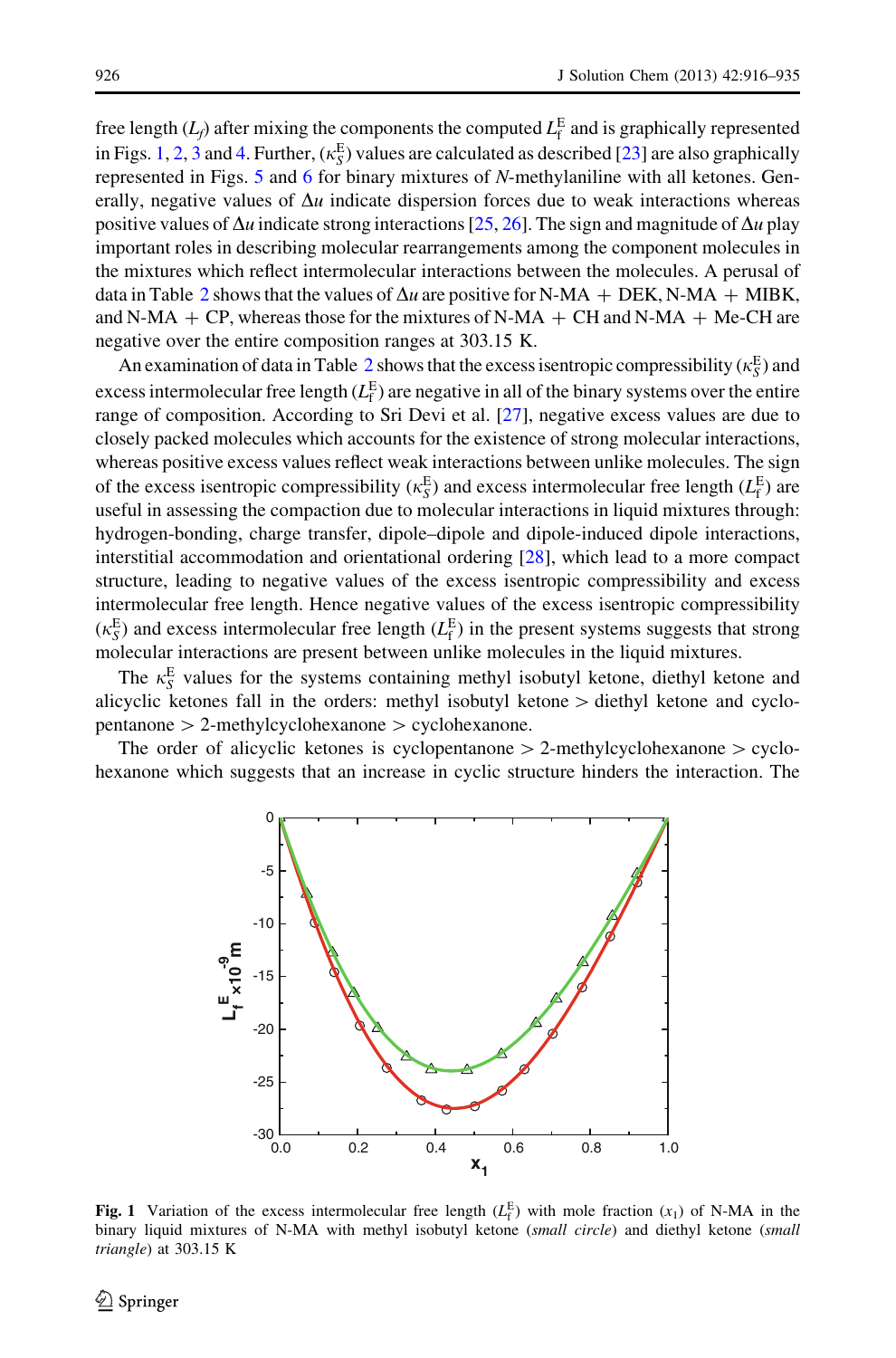<span id="page-11-0"></span>



Fig. 3 Deviation of ultrasonic speed  $\Delta u$  with mole fraction  $(x_1)$ of N-MA in the binary liquid mixtures of N-MA with methyl isobutyl ketone (small circle) and diethyl ketone (small triangle), at 303.15 K

higher values for 2-methylcyclohexanone solutions compared to cyclohexanone may be due to the presence of the methyl group which increases the negative charge on the oxygen atom of the carbonyl group [[16](#page-19-0)]. Hence, the above order may be justified, suggesting that dipole-dipole interactions between unlike molecules are prevailing [\[29\]](#page-19-0).

A careful study of data in the Table [2](#page-4-0) suggests that the excess volume data for the systems N-MA  $+$  MIBK, N-MA  $+$  DEK, and N-MA  $+$  CP are negative whereas for the mixtures of N-MA + CH, N-MA + Me-CH are positive over the entire composition ranges at 303.15 K. The excess volume data of the binary systems of N-methylaniline with ketones are graphically represented in Figs.  $7$  and  $8$ , it can be explained qualitatively by taking into consideration the following factors: (1) mutual loss of dipolar association due to addition of the second component and contributions due to difference in size and shape of the components, and (2) dipole–dipole and dipole-induced dipole interaction between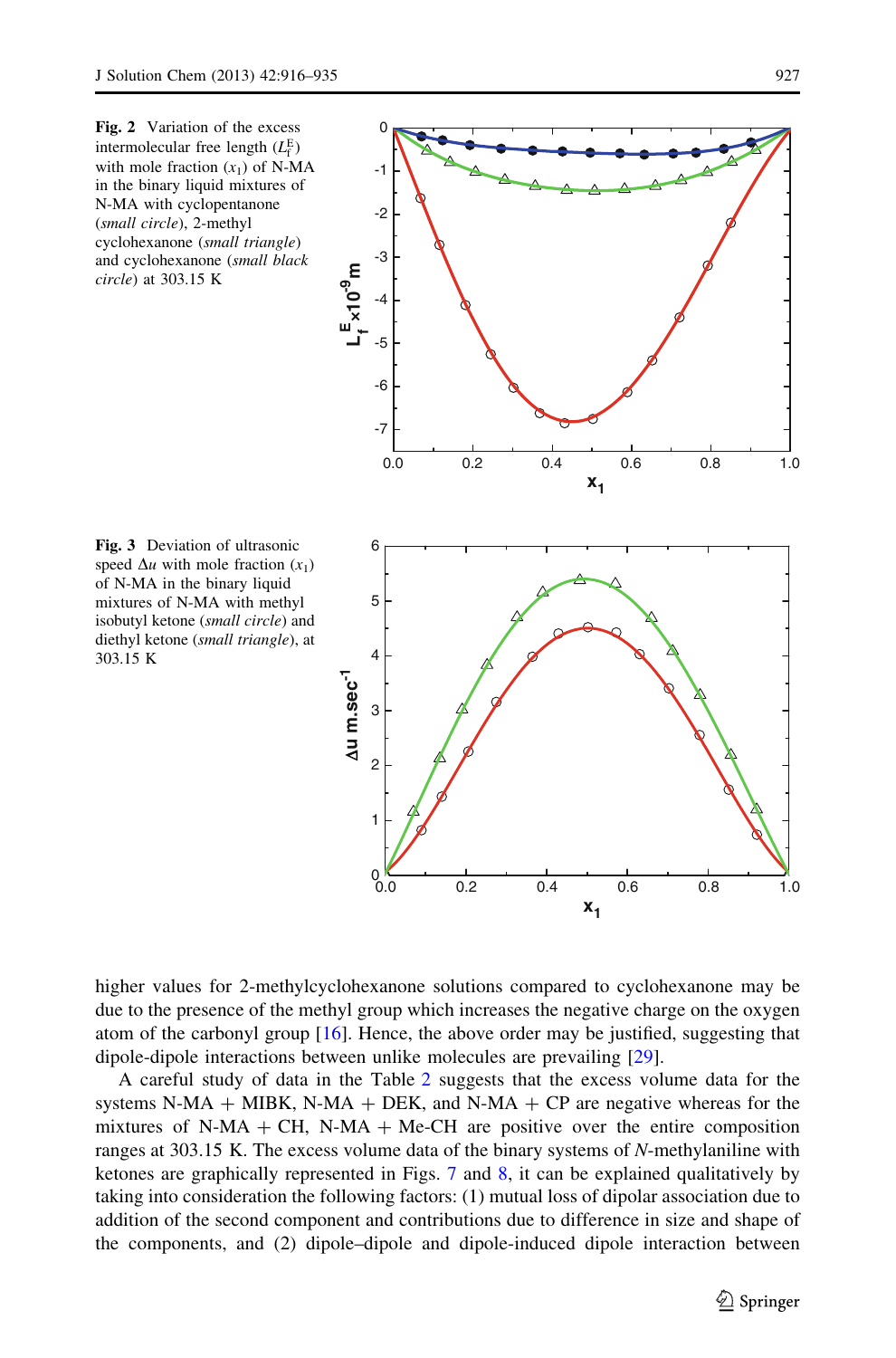

<span id="page-12-0"></span>

Fig. 5 Excess of isentropic compressibility  $\kappa_S^E$  with mole fraction  $(x_1)$  of N-MA in the binary liquid mixture of N-MA with methyl isobutyl ketone (small circle) and diethyl ketone (small triangle), at 303.15 K

unlike molecules, formation of H-bonds, and interstitial accommodation of the smaller molecules into voids created by the larger molecules due to the difference in molar volumes. The first factor contributes to expansion and the latter factors lead to a decrease in volume. The experimental results in the present investigation suggest that the factors responsible for contraction in volume are dominant over the entire composition range in the mixtures N-methyl aniline with methyl isobutyl ketone, diethyl ketone and cyclopentanone. Furthermore, the observed negative values show that there exists dipole–dipole interactions between unlike molecules and also the formation of hydrogen bonds between the oxygen atom of the carbonyl group of the ketones and the hydrogen atom of the amino group of N-methyl aniline. Further, N-methyl aniline acts as a proton acceptor and forms strong hydrogen bonds with aliphatic ketones. This hypothesis is substantiated by the considerable contraction in volume that is observed in the mixtures of N-methyl aniline with aliphatic ketones. The more negative  $V<sup>E</sup>$  values for the system methyl isobutyl ketone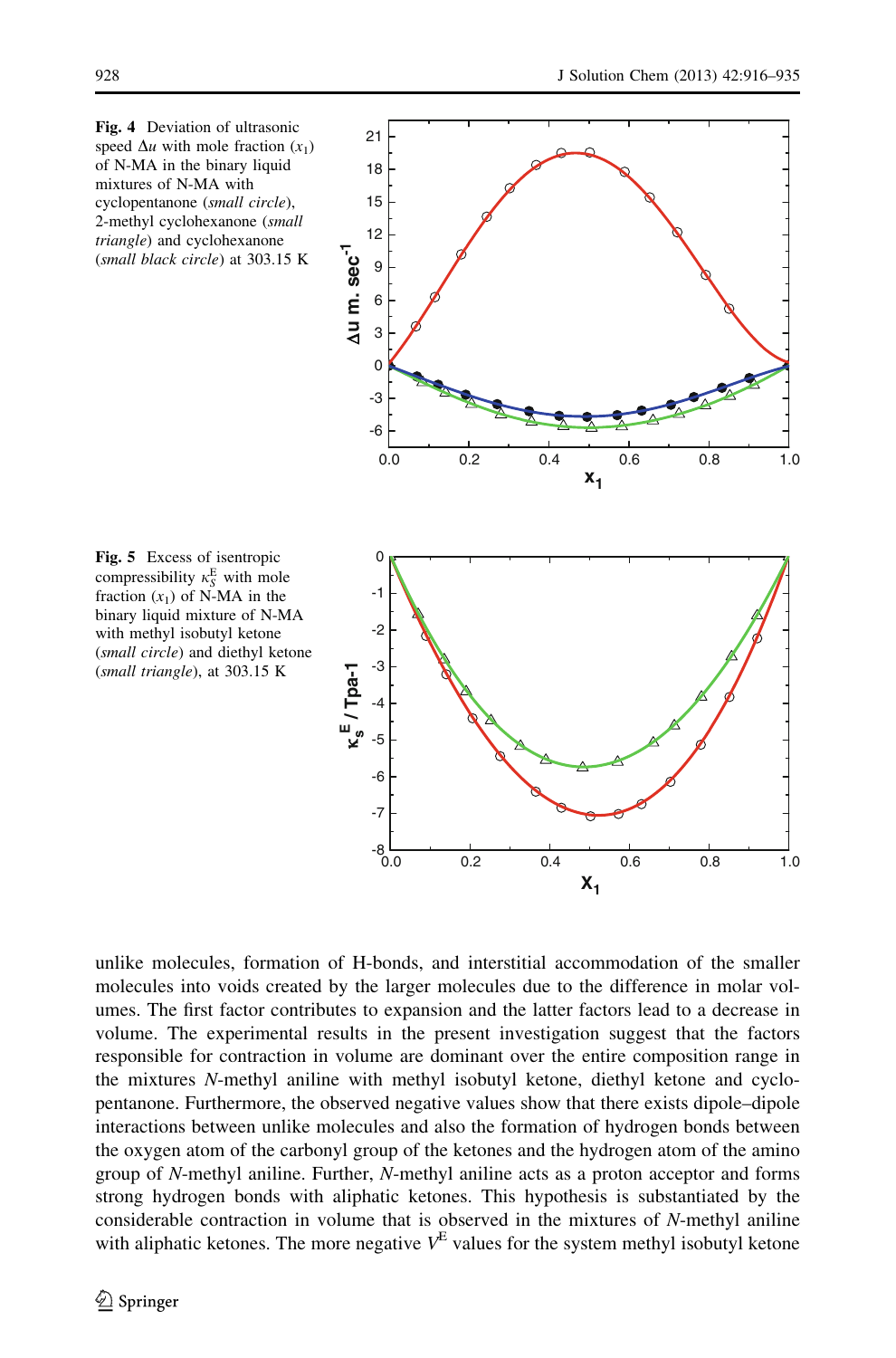<span id="page-13-0"></span>

Fig. 7 Variation of excess molar volume  $(V^{E})$  with mole fraction  $(x_1)$  of N-MA in the binary liquid mixtures of N-MA with methyl isobutyl ketone (small circle) and diethyl ketone (small triangle) at 303.15 K

may be ascribed to the presence of the methyl group on the third carbon in the methyl isobutyl ketone molecule, which increases the negative charge on the oxygen atom of the carbonyl group. The negative  $V^E$  values for the system that contains cyclopentanone may be attributed to the small ring structured cyclopentanone molecules being easily accommodated interstitially in the void space of N-methyl aniline. The shape and size of the ketones and their cosolvent are not similar. So, on mixing of the solvents, non-specific physical interactions and unfavorable interactions between unlike component molecules come into play thereby increasing the volume of binary solvent mixtures.

The positive  $V<sup>E</sup>$  values for the systems that contain cyclohexanone may be attributed to the ring structured CH molecules rupturing the hydrogen bonding in N-methyl aniline.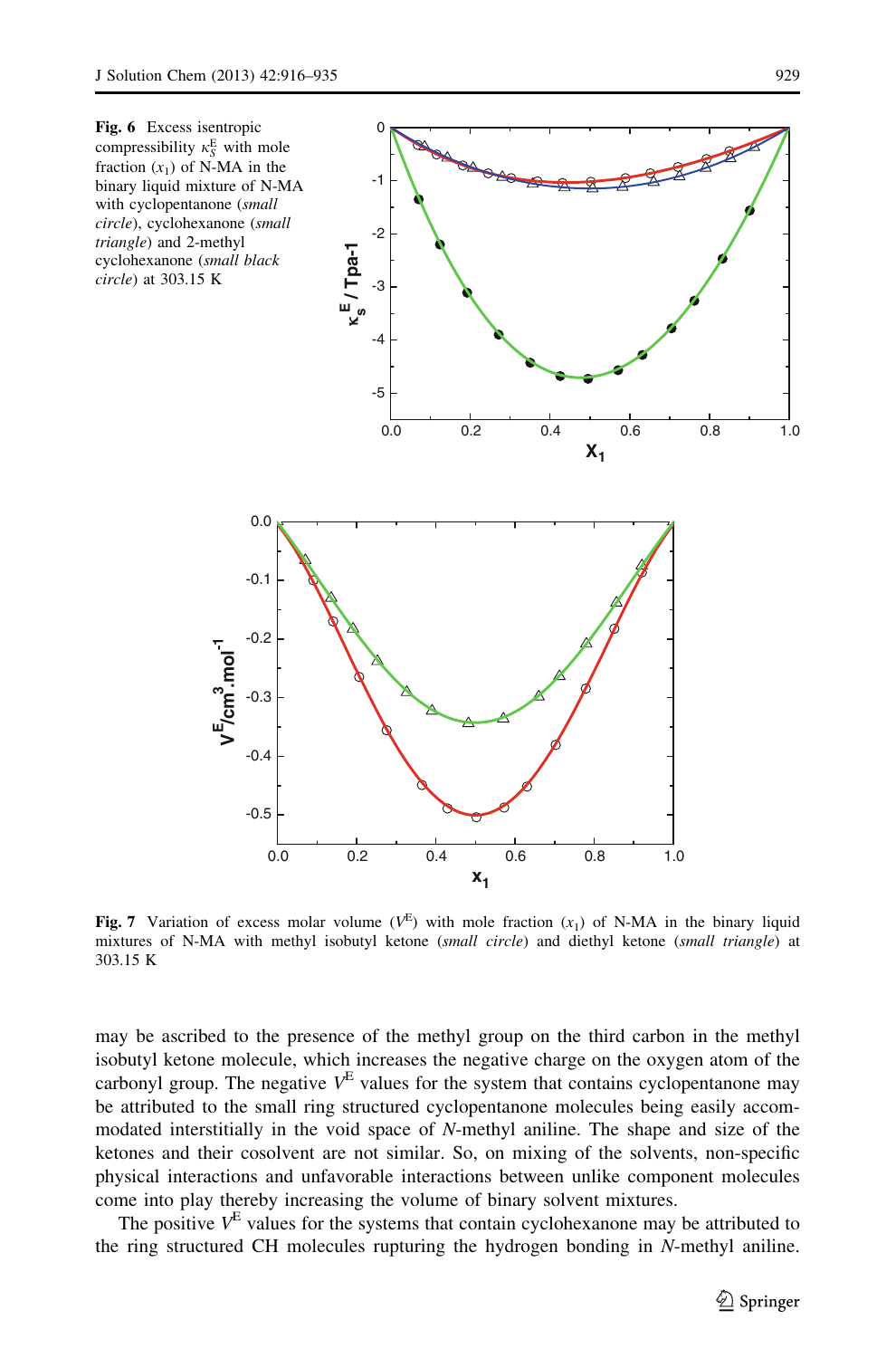<span id="page-14-0"></span>

Fig. 8 Variation of excess molar volume  $(V^{E})$  with mole fraction  $(x_1)$  of N-MA in the binary liquid mixtures of N-MA with cyclopentanone (small circle), 2-methyl cyclohexanone (small triangle) and cyclohexanone (small black circle) at 303.15 K



**Fig. 9** Deviation of viscosity  $\Delta \eta$  with mole fraction  $(x_1)$  of N-MA in the binary liquid mixtures of N-MA with methyl isobutyl ketone (small circle) and diethyl ketone (small triangle) at 303.15 K

Furthermore, interactions of N-methyl aniline with methyl cyclohexanone (Me-CH) may be ascribed to the methyl group of Me-CH.

The positive excess volume data of Me-CH is less than that of CH due to the positive inductive effect of the methyl group.

The  $V^E$  values of N-MA with ketones follow the order: MIBK < DEK < CP < Me- $CH < CH$ .

The deviation in viscosity  $(\Delta \eta)$  of all the binary mixtures are graphically represented in Figs. 9 and [10.](#page-15-0) The sign and magnitude of deviation in viscosity may depend on the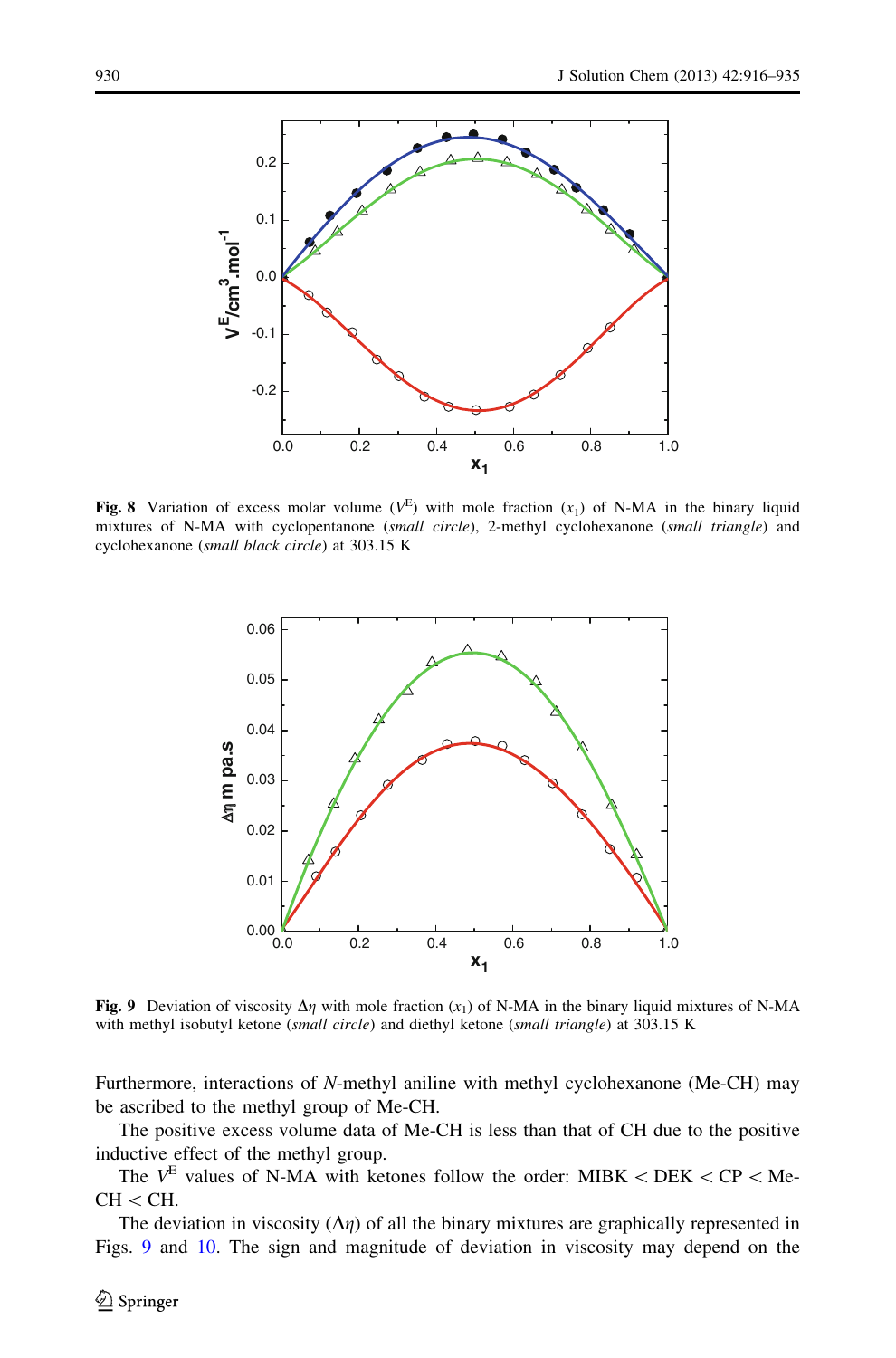<span id="page-15-0"></span>

Fig. 10 Deviation of viscosity  $\Delta \eta$  with mole fraction  $(x_1)$  of N-MA in the binary liquid mixtures of N-MA with cyclopentanone (small circle), 2-methyl cyclohexanone (small triangle) and cyclohexanone (small black circle) at 303.15 K

combined effect of factors such as molecular size, shape and intermolecular forces [\[30\]](#page-19-0). In general for the systems where dispersion and dipolar interactions are operating,  $\Delta \eta$  values are found to be negative  $[31-33]$ , whereas charge transfer, hydrogen bonding interactions and other chemical forces lead to the formation of complex species between unlike component molecules that result in positive values of  $\Delta \eta$ . The actual values depend upon the dominant factor [[34](#page-19-0)]. An examination of data in the Table [4](#page-16-0) shows that the values of  $\Delta \eta$  for the systems N-MA + MIBK, N-MA + DEK and N-MA + CH are positive whereas for the mixtures of N-MA  $+$  CP and N-MA  $+$  Me-CH they are negative over the entire composition ranges at 303.15 K.

The  $\Delta \eta$  values for the systems containing methyl isobutyl ketone, diethyl ketone and alicyclic ketones fall in the order: methyl isobutyl ketone  $\lt$  diethyl ketone and cyclopentanone  $\lt$  methylcyclohexanone  $\lt$  cyclohexanone (Fig. [8](#page-14-0)).

According to Reed and Taylor [[35](#page-19-0)] positive deviations in  $G^*$ <sup>E</sup> may be due to specific interactions like hydrogen bonding and charge transfer, whereas the negative deviations may be ascribed to dispersion forces within the systems. An examination of data in the Table [3](#page-9-0) suggests that the values of  $G^*$  for the systems N–MA + MIBK, + DEK, + CH are positive whereas for the mixtures of N-MA  $+$  CP,  $+$  Me-CH are negative over the entire composition ranges at 303.15 K. In the present investigation, positive values of  $G^*$ may be attributed to dipole–dipole interactions between the component molecules and the negative values show the dispersion forces. Recently, Ali et al. attributed the positive values of  $G^*$  in liquid mixtures to hydrogen bond formation between unlike molecules.

The interaction parameter d, in the Grunberg and Nissan equation, is a measure of the strength of interaction between the mixing components. Table [4](#page-16-0) shows that the values of d are negative for the systems: N-methyl aniline  $+$  cyclopentanone and N-methyl aniline  $+$  methylcyclohexanone and are positive for the systems: N-methyl aniline  $+$  methyl isobutyl ketone, N-methyl aniline  $+$  diethyl ketone, and N-methyl aniline  $+$  cyclohexanone at 303.15 K. According to Kalra et al.  $[36]$ , large and positive d values indicate strong specific interaction, small positive values indicate weak specific interaction and large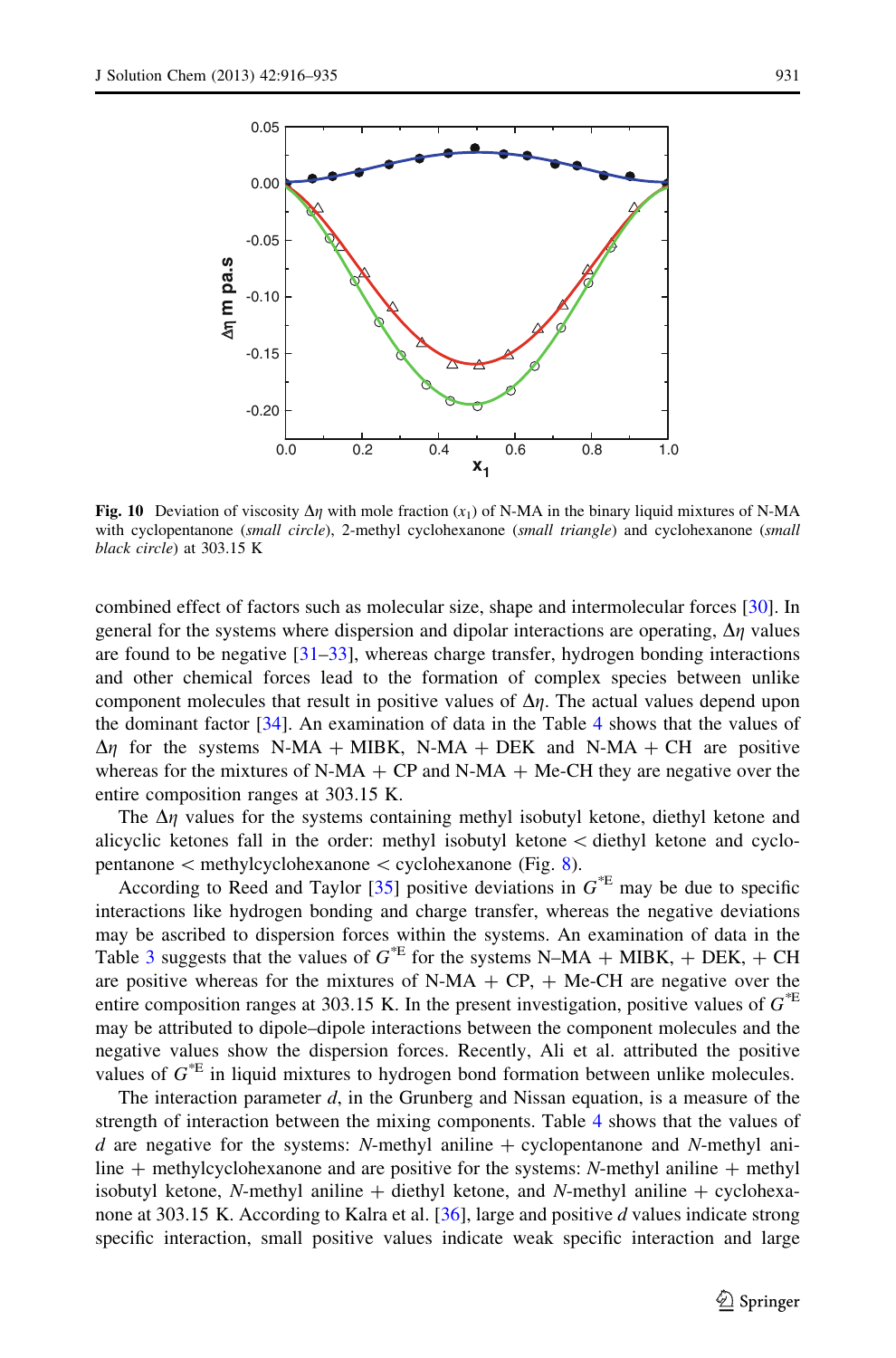| $x_1$            | $\eta$ (mPa·s)                        | $\Delta \eta$ (mPa.s) | $G^{*E}$<br>$\rm (J\text{-}mol^{-1})$ | d                    | $W_{\rm vis}/RT$     | $H_{12}$       |
|------------------|---------------------------------------|-----------------------|---------------------------------------|----------------------|----------------------|----------------|
|                  | $N-MA$ (1) + methylisobutylketone (2) |                       |                                       |                      |                      |                |
| 0.0000           | 0.525                                 | 0.000                 | 0.000                                 |                      |                      |                |
| 0.0901           | 0.645                                 | 0.011                 | 0.107                                 | 0.520                | 0.520                | 1.197          |
| 0.1406           | 0.711                                 | 0.015                 | 0.148                                 | 0.486                | 0.485                | 1.196          |
| 0.2065           | 0.798                                 | 0.023                 | 0.188                                 | 0.456                | 0.454                | 1.201          |
| 0.2759           | 0.888                                 | 0.029                 | 0.213                                 | 0.426                | 0.424                | 1.203          |
| 0.3652           | 1.001                                 | 0.034                 | 0.227                                 | 0.391                | 0.389                | 1.204          |
| 0.4295           | 1.082                                 | 0.037                 | 0.228                                 | 0.372                | 0.369                | 1.206          |
| 0.5026           | 1.171                                 | 0.037                 | 0.219                                 | 0.350                | 0.347                | 1.206          |
| 0.5728           | 1.255                                 | 0.036                 | 0.203                                 | 0.332                | 0.329                | 1.205          |
| 0.6305           | 1.322                                 | 0.034                 | 0.184                                 | 0.317                | 0.314                | 1.203          |
| 0.7029           | 1.405                                 | 0.029                 | 0.157                                 | 0.300                | 0.297                | 1.201          |
| 0.7791           | 1.491                                 | 0.023                 | 0.122                                 | 0.284                | 0.282                | 1.198          |
| 0.8509           | 1.571                                 | 0.016                 | 0.086                                 | 0.270                | 0.269                | 1.195          |
| 0.9209           | 1.650                                 | 0.010                 | 0.049                                 | 0.264                | 0.264                | 1.204          |
| 1.0000           | 1.735                                 | 0.000                 | 0.000                                 |                      |                      |                |
|                  | $N-MA$ (1) + diethylketone (2)        |                       |                                       |                      |                      |                |
| 0.0000           | 0.425                                 | 0.000                 | 0.000                                 |                      |                      |                |
| 0.0701           | 0.531                                 | 0.014                 | 0.135                                 | 0.827                | 0.823                | 1.189          |
| 0.1356           | 0.628                                 | 0.025                 | 0.217                                 | 0.740                | 0.736                | 1.188          |
| 0.1906           | 0.709                                 | 0.034                 | 0.265                                 | 0.686                | 0.681                | 1.191          |
| 0.2526           | 0.798                                 | 0.042                 | 0.298                                 | 0.632                | 0.627                | 1.191          |
| 0.3269           | 0.901                                 | 0.047                 | 0.316                                 | 0.575                | 0.570                | 1.189          |
| 0.3905           | 0.990                                 | 0.053                 | 0.321                                 | 0.541                | 0.535                | 1.192          |
| 0.4825           | 1.113                                 | 0.055                 | 0.307                                 | 0.494                | 0.489                | 1.192          |
| 0.5705           | 1.227                                 | 0.054                 | 0.279                                 | 0.457                | 0.451                | 1.192          |
| 0.6598           | 1.339                                 | 0.049                 | 0.237                                 | 0.425                | 0.419                | 1.191          |
| 0.7125           | 1.402                                 | 0.043                 | 0.207                                 | 0.406                | 0.401                | 1.186          |
| 0.7805           | 1.484                                 | 0.036                 | 0.165                                 | 0.387                | 0.382                | 1.187          |
| 0.8564           | 1.572                                 | 0.025                 | 0.112                                 | 0.365                | 0.361                | 1.182          |
| 0.9204           | 1.646                                 | 0.015                 | 0.064                                 | 0.352                | 0.348                | 1.184          |
| 1.0000           | 1.735                                 | 0.000                 | 0.000                                 |                      |                      |                |
|                  | $N-MA$ (1) + cyclopentanone (2)       |                       |                                       |                      |                      |                |
| 0.0000           | 0.996                                 | 0.000                 | 0.000                                 |                      |                      |                |
| 0.0682           | 1.022                                 | $-0.024$              | $-0.012$                              | $-0.082$             | $-0.075$             | 1.173          |
| 0.1154           | 1.033                                 | $-0.048$              | $-0.028$                              | $-0.117$             | $-0.110$             | 1.129          |
|                  |                                       |                       |                                       |                      |                      |                |
| 0.1812<br>0.2451 | 1.044<br>1.055                        | $-0.086$<br>$-0.122$  | $-0.056$<br>$-0.083$                  | $-0.156$<br>$-0.184$ | $-0.150$<br>$-0.178$ | 1.076<br>1.035 |
|                  |                                       |                       |                                       |                      |                      |                |
| 0.3024           | 1.068                                 | $-0.151$              | $-0.104$                              | $-0.201$             | $-0.196$             | 1.006          |
| 0.3687           | 1.091                                 | $-0.177$              | $-0.121$                              | $-0.211$             | $-0.206$             | 0.984          |
| 0.4312           | 1.123                                 | $-0.192$              | $-0.127$                              | $-0.211$             | $-0.206$             | 0.974          |
| 0.5025           | 1.171                                 | $-0.196$              | $-0.125$                              | $-0.203$             | $-0.198$             | 0.972          |

<span id="page-16-0"></span>**Table 4** Experimental and calculated values of viscosity  $(\eta)$ , deviation in viscosities  $(\Delta \eta)$ , excess Gibbs energy of activation of viscous flow  $(G^{*E})$ , Grunberg–Nissan interaction parameters  $(d)$ , Katti–Chaudhri interaction parameters ( $W_{vis}$ / $RT$ ), and Hind interaction parameters ( $H_{12}$ ) at 303.15 K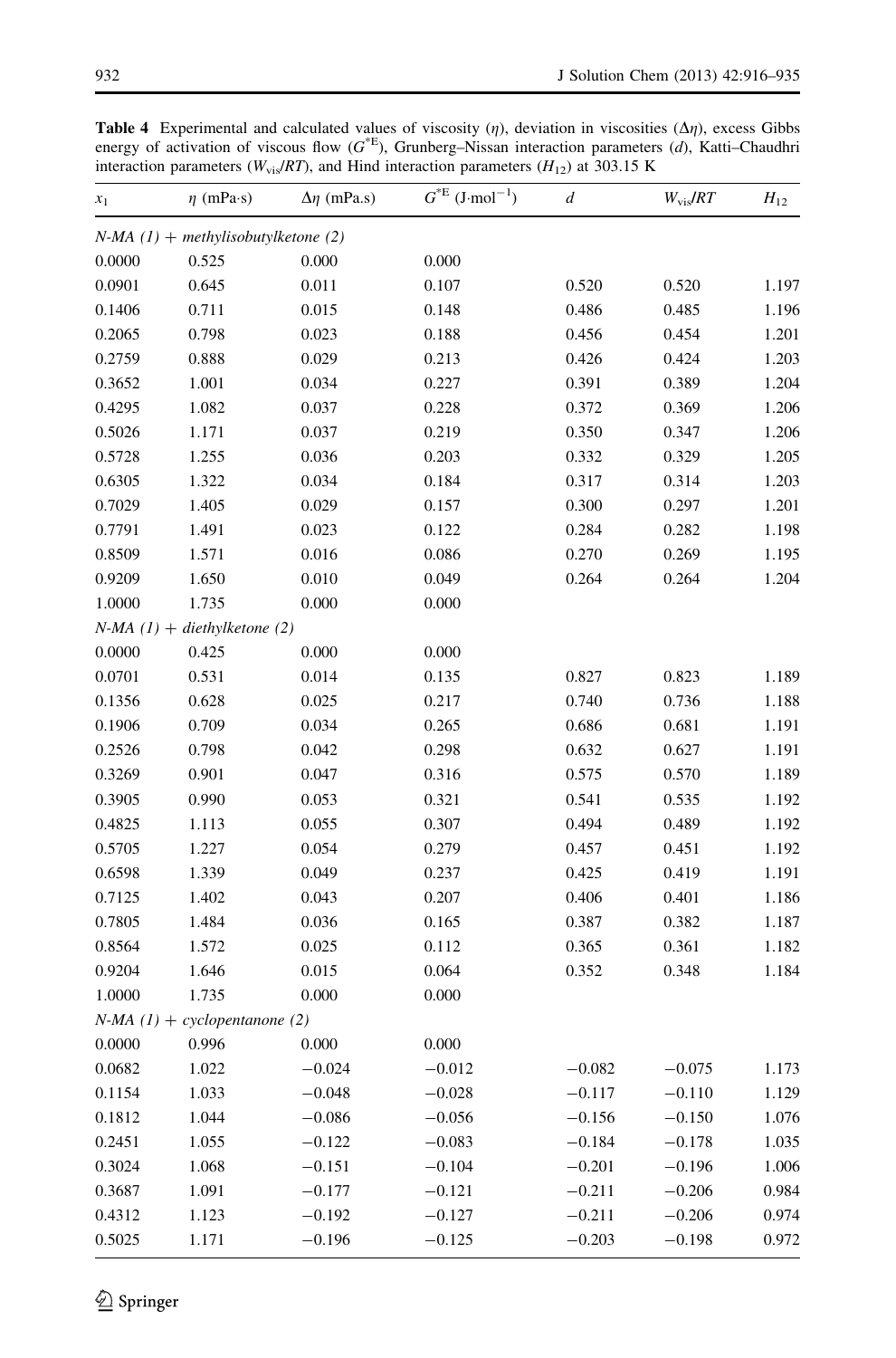#### Table 4 continued

| $x_1$  | $\eta$ (mPa·s)                         | $\Delta \eta$ (mPa.s) | $G^*$ <sup>E</sup> (J·mol <sup>-1</sup> ) | $\boldsymbol{d}$ | $W_{\rm vis}/RT$ | $H_{12}$ |
|--------|----------------------------------------|-----------------------|-------------------------------------------|------------------|------------------|----------|
| 0.5894 | 1.249                                  | $-0.183$              | $-0.107$                                  | $-0.180$         | $-0.176$         | 0.988    |
| 0.6521 | 1.317                                  | $-0.161$              | $-0.087$                                  | $-0.158$         | $-0.153$         | 1.010    |
| 0.7214 | 1.402                                  | $-0.127$              | $-0.061$                                  | $-0.126$         | $-0.121$         | 1.049    |
| 0.7925 | 1.494                                  | $-0.088$              | $-0.035$                                  | $-0.090$         | $-0.085$         | 1.099    |
| 0.8504 | 1.568                                  | $-0.056$              | $-0.018$                                  | $-0.062$         | $-0.056$         | 1.143    |
| 1.0000 | 1.735                                  | 0.000                 | 0.000                                     |                  |                  |          |
|        | $N-MA$ (1) + 2-methylcyclohexanone (2) |                       |                                           |                  |                  |          |
| 0.0000 | 2.225                                  | 0.000                 | 0.000                                     |                  |                  |          |
| 0.0851 | 2.161                                  | $-0.022$              | $-0.007$                                  | $-0.045$         | $-0.040$         | 1.836    |
| 0.1425 | 2.099                                  | $-0.056$              | $-0.023$                                  | $-0.081$         | $-0.076$         | 1.750    |
| 0.2069 | 2.044                                  | $-0.079$              | $-0.034$                                  | $-0.088$         | $-0.083$         | 1.737    |
| 0.2804 | 1.978                                  | $-0.109$              | $-0.049$                                  | $-0.103$         | $-0.097$         | 1.708    |
| 0.3569 | 1.909                                  | $-0.141$              | $-0.067$                                  | $-0.122$         | $-0.116$         | 1.672    |
| 0.4368 | 1.851                                  | $-0.160$              | $-0.079$                                  | $-0.133$         | $-0.127$         | 1.654    |
| 0.5069 | 1.816                                  | $-0.160$              | $-0.080$                                  | $-0.134$         | $-0.128$         | 1.658    |
| 0.5824 | 1.788                                  | $-0.151$              | $-0.077$                                  | $-0.132$         | $-0.126$         | 1.668    |
| 0.6602 | 1.773                                  | $-0.128$              | $-0.065$                                  | $-0.122$         | $-0.116$         | 1.693    |
| 0.7251 | 1.762                                  | $-0.107$              | $-0.055$                                  | $-0.115$         | $-0.109$         | 1.709    |
| 0.7905 | 1.761                                  | $-0.076$              | $-0.038$                                  | $-0.098$         | $-0.092$         | 1.748    |
| 0.8526 | 1.754                                  | $-0.053$              | $-0.026$                                  | $-0.089$         | $-0.083$         | 1.768    |
| 0.9125 | 1.756                                  | $-0.021$              | $-0.009$                                  | $-0.053$         | $-0.047$         | 1.843    |
| 1.0000 | 1.735                                  | 0.000                 | 0.000                                     |                  |                  |          |
|        | $N-MA$ (1) + cyclohexanone(2)          |                       |                                           |                  |                  |          |
| 0.0000 | 1.812                                  | 0.000                 | 0.000                                     |                  |                  |          |
| 0.0705 | 1.811                                  | 0.004                 | 0.003                                     | 0.016            | 0.021            | 1.807    |
| 0.1236 | 1.809                                  | 0.006                 | 0.005                                     | 0.014            | 0.019            | 1.803    |
| 0.1924 | 1.807                                  | 0.009                 | 0.007                                     | 0.015            | 0.020            | 1.805    |
| 0.2714 | 1.808                                  | 0.016                 | 0.012                                     | 0.021            | 0.025            | 1.816    |
| 0.3508 | 1.807                                  | 0.022                 | 0.016                                     | 0.023            | 0.028            | 1.821    |
| 0.4258 | 1.806                                  | 0.026                 | 0.019                                     | 0.027            | 0.031            | 1.828    |
| 0.4957 | 1.805                                  | 0.031                 | 0.022                                     | 0.030            | 0.035            | 1.835    |
| 0.5708 | 1.794                                  | 0.026                 | 0.018                                     | 0.026            | 0.030            | 1.826    |
| 0.6321 | 1.788                                  | 0.024                 | 0.017                                     | 0.026            | 0.030            | 1.826    |
| 0.7054 | 1.775                                  | 0.017                 | 0.013                                     | 0.020            | 0.025            | 1.815    |
| 0.7625 | 1.769                                  | 0.015                 | 0.011                                     | 0.021            | 0.025            | 1.816    |
| 0.8327 | 1.755                                  | 0.007                 | 0.005                                     | 0.013            | 0.016            | 1.799    |
| 0.9015 | 1.749                                  | 0.006                 | 0.005                                     | 0.018            | 0.022            | 1.809    |
| 1.0000 | 1.735                                  | 0.000                 | 0.000                                     |                  |                  |          |

negative values indicate no specific interaction. Hence, the negative values of  $d$  may be attributed to the dominance of dispersion forces arising from the breaking of hydrogen bonds in the associated component of the mixtures and positive  $d$  values due to specific interactions.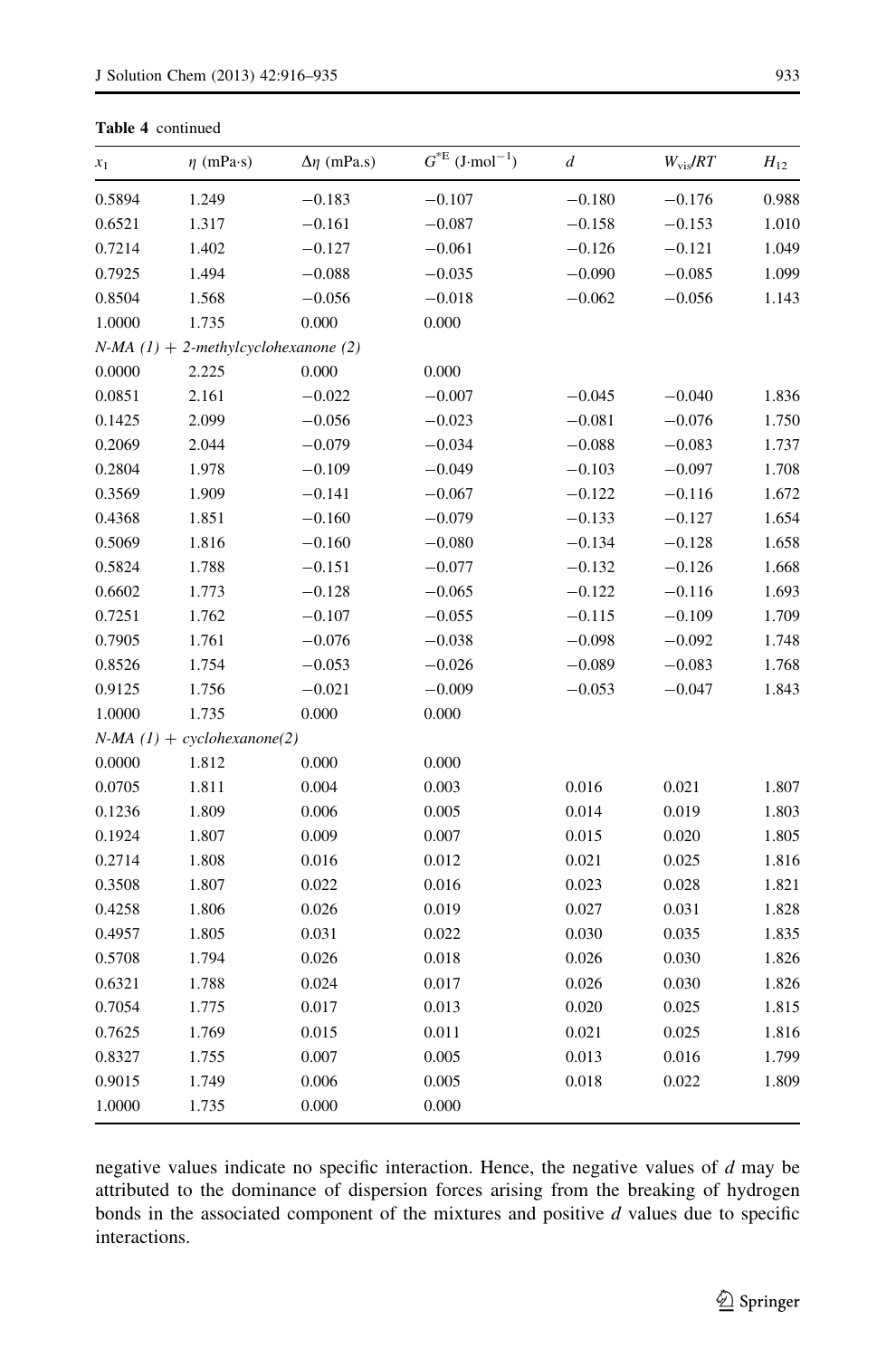#### <span id="page-18-0"></span>5 Conclusions

In this paper, the densities, viscosities and speed of sound at 303.15 K have been measured over the entire range of composition of N-methyl aniline with ketones. From these measured physico-chemical data, excess molar volumes, deviation in viscosities, deviation in ultrasonic sound velocities and excess isentropic compressibility have been calculated. These data were correlated by a Redlich–Kister type polynomial equation to derive the coefficients and standard deviation. The results are interpreted in terms of molecular interactions between the component molecules.

Acknowledgments The author M. Gowrisankar is grateful to SERO (U.G.C) Hyderabad for awarding a Teacher Fellowship and expresses gratitude to the management of J.K.C. College, K.V.N.B. Kumar, Principal, J.K.C. College, Guntur - 522006, for giving permission and encouragement and also expresses gratitude to the Department of Chemistry, S.V. University, Tirupathi for being allowed to carry out the present research work.

Open Access This article is distributed under the terms of the Creative Commons Attribution License which permits any use, distribution, and reproduction in any medium, provided the original author(s) and the source are credited.

## **References**

- 1. Ali, A., Nain, A.K., Kamil, M.: Physico-chemical studies of non-aqueous binary liquid mixtures at various temperatures. Thermochim. Acta 274, 209–221 (1996)
- 2. Grunberg, L., Nissan, A.H.: Mixture law for viscosity. Nature 164, 799–800 (1949)
- 3. Katti, P.K., Chaudhri, M.H.: Viscosities of binary mixtures benzyl acetate with dioxane, aniline and mcresol. J. Chem. Eng. Data 9, 442–443 (1964)
- 4. Hind, R.K., McLaughlin, E., Ubbelohde, A.R.: Structure and viscosity of liquid camphor and pyrene mixtures. Trans. Faraday Soc. 56, 328–330 (1960)
- 5. Gowri Sankar, M., Sivarambabu, S., Venkateswarlu, P., Siva Kumar, K.: Excess volumes, speeds of sound, isentropic compressibilities and viscosities of binary mixtures of N-ethyl aniline with some aromatic ketones at 303.15 K. Bull. Korean Chem. Soc. 33, 1686–1692 (2012)
- 6. Gowri Sankar, M., Venkateswarlu, P., Siva Kumar, K., Sivarambabu, S.: Thermodynamics of amine  $+$  ketone mixtures 3. Volumetric, speed of sound data and viscosity at (303.15 and 308.15 K) for the binary mixtures of N,N-dimethylaniline + propiophenone,  $+p$ -methylacetophenone,  $+p$ -chloroacetophenone. J. Mol. Liq. 173, 172–179 (2012)
- 7. Alonso, I., Alonso, V., Muzo, I., Garcia de la Fuente, I., Gonzalez, J.A., Cubos, J.C.: Thermodynamics of ketone  $+$  amine mixtures, I. Volumetric and speed of sound data at (293.15, 298.15 and 303.15) K for 2-propanone + aniline,  $+N$ -methylaniline, or +pyridine systems. J. Chem. Eng. Data 55, 2505–2511 (2010)
- 8. Alonso, I., Alonso, V., Muzo, I., Garcia de la Fuente, I., Gonzalez, J.A., Cubos, J.C.: Thermodynamics of ketone  $+$  amine mixtures, Part III. Volumetric and speed of sound data at  $(293.15, 298.15,$  and  $303.15$ ) K for 2-butanone + aniline,  $+N$ -methylaniline, or +pyridine systems. J. Chem. Eng. Data 55, 5400–5405 (2010)
- 9. Alonso, I., Alonso, V., Muzo, I., Garcia de la Fuente, I., Gonzalez, J.A., Cubos, J.C.: Thermodynamics of ketone  $+$  amine mixtures, 7. Volumetric and speed of sound data at (293.15, 298.15 and 303.15) K for 2-pentanone  $+$  aniline,  $+N$ -methylaniline, or  $+p$ yridine systems. J. Mol. Liq. 160, 180–186 (2011)
- 10. Riddick, J.A., Bunger, W.B., Sakano, T.K.: Organic Solvents-Physical Properties and Method of Purifications, vol. 2. Wiley Interscience, New York (1986)
- 11. Palepu, R., Diver, J., Campell, D.: Thermodynamic and transport properties of o-chlorophenol with aniline and N-alkyl anilines. J. Chem. Eng. Data 30, 355–360 (1985)
- 12. Comelli, F., Francesconic, R.: Densities and excess molar volumes of propylene carbonate + linear and cyclic ketones at 298.15 K. J. Chem. Eng. Data 40, 808–810 (1995)
- 13. Fermeglla, M., Romano, L., Glovanni, T.: Excess volumes and viscosities of binary systems containing 4-methyl-2-pentanone. J. Chem. Eng. Data 35, 260–265 (1990)